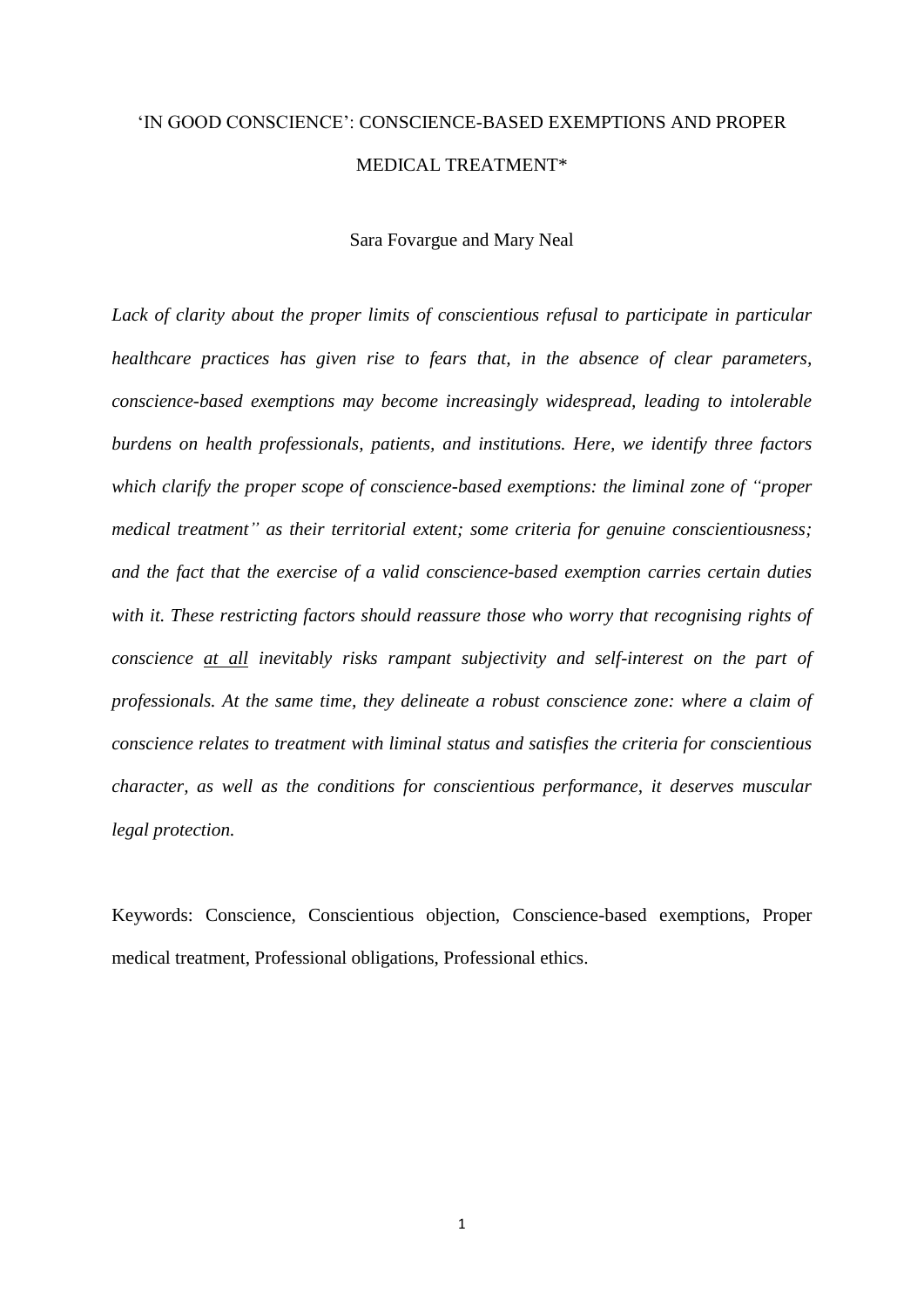### I. INTRODUCTION

Concerns have been raised that the phenomenon of conscientious objection is developing in the healthcare context in a 'wild'<sup>1</sup> or haphazard manner, with no clear criteria by which to assess the validity of conscience-based claims, and no general agreement regarding the conditions that ought to delineate the proper exercise of conscience where a valid claim exists. Cantor uses the term "conscience creep" in relation to US regulations and rules to describe what she regards as an unchecked expansion.<sup>2</sup> The fear seems to be that, if we allow private values to 'intrude<sup>'3</sup> improperly into the public realm of healthcare, we *necessarily* risk healthcare professionals (HCPs) either 'disavowing'<sup>4</sup> certain professional obligations altogether, thus abandoning their responsibilities and their patients, or "imposing their moral preferences<sup>5</sup> on patients instead of respecting patient autonomy. For a patient, the outcome of an encounter with a HCP who allows her private values to influence her practice unduly might range from (at best) mild inconvenience, powerlessness, and/or a sense of being judged, to (at worst) a feeling of being abused, and/or experiencing serious obstacles to accessing proper medical treatment. Here, we seek to assuage these concerns. We examine the contention that conscientious objection is "creeping" unchecked within guidance on healthcare practice in England and Wales, and then suggest three natural limits to the exercise

 $\overline{\phantom{a}}$ 

<sup>\*</sup> SF presented a version of this paper at a seminar in the Law School, University of Sheffield, and to the LLM/MA in Bioethics and Medical Law students at Lancaster University. We are grateful for their comments, and for those of the anonymous reviewers.

<sup>&</sup>lt;sup>1</sup> J Shaw, J Downie, 'Welcome to the wild, wild north: Conscientious objection policies governing Canada's medical, nursing, pharmacy, and dental professions" (2014) 28 *Bioethics* 33.

<sup>&</sup>lt;sup>2</sup> J Cantor, 'Conscientious objection gone awry – Restoring selfless professionalism in medicine' (2009) 360 *New England Journal of Medicine* 1484, 1485.

<sup>3</sup> R Baker, "Conscience and the Unconscionable" (2009) 23 *Bioethics* ii, iii.

<sup>&</sup>lt;sup>4</sup> LF Ross, EW Clayton, 'To the Editor' (2007) 356 *New England Journal of Medicine* 1890.<br><sup>5</sup> J Morrison, M Allekotte, 'Duty First: Towards Patient-Centered Care and Limitations on the Right to Refuse for Moral, Religious or Ethical Reasons" (2010) 9 *Ave Maria Law Review* 141, 142.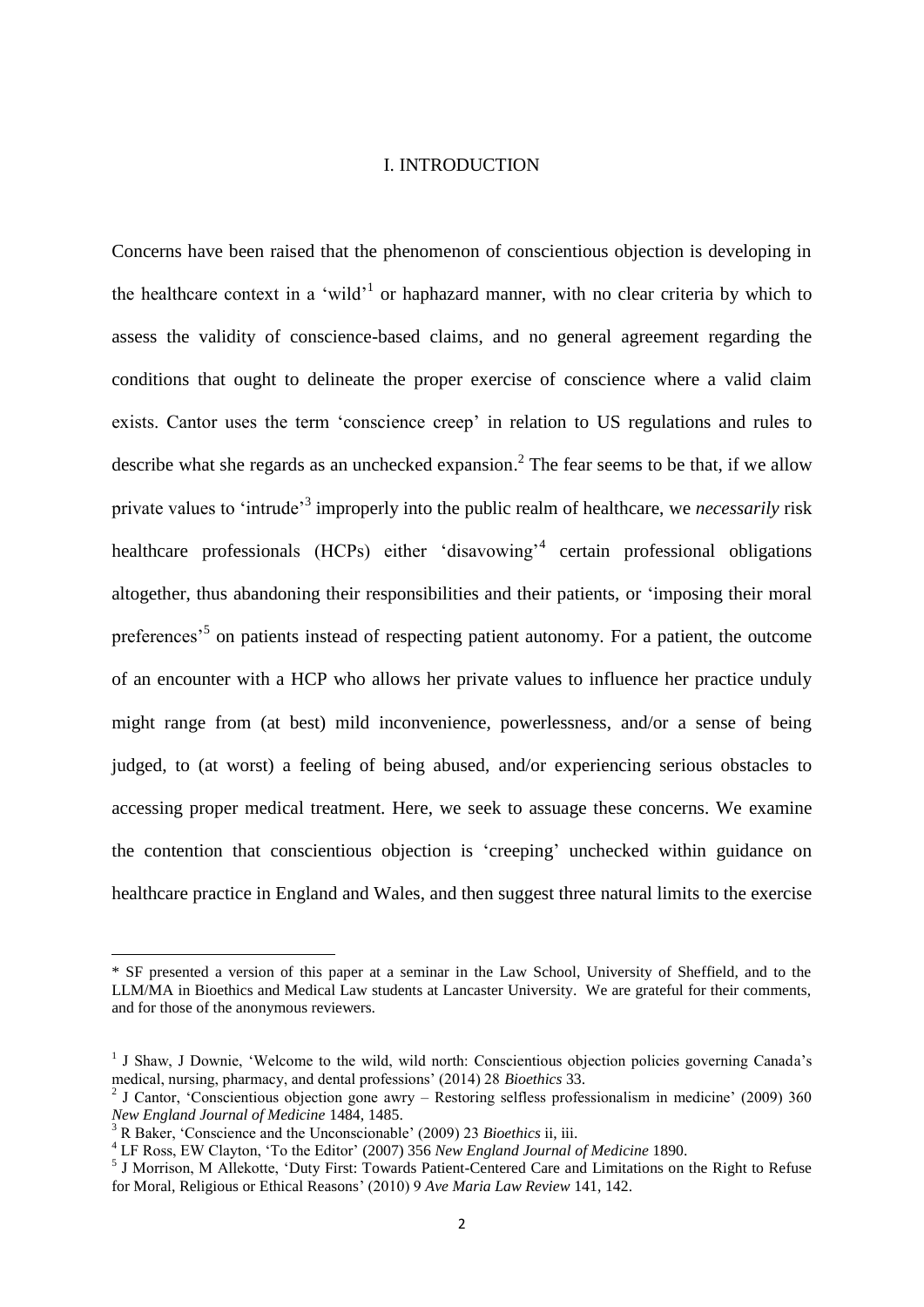of conscience-based exemptions which ought to reassure those who worry about increased potential for conscience creep, at least within professional guidance.

Three points require clarification. First, we adopt the "prevailing view of conscience in bioethics',<sup>6</sup> according to which 'appeals to conscience can be understood as efforts to preserve or maintain moral integrity'.<sup>7</sup> On this view, the faculty of conscience is fundamental to moral agency and a proper feature of all areas of human endeavour, including professional practice. Space prevents us from explaining our view of conscience in detail; we aim to do this elsewhere.<sup>8</sup> Here, our focus is on *how* conscience should be protected. Second, and partly as a result of our commitment to a broadly positive view of conscience, we use variants of the term "conscience-based exemption" (CBE) in preference to "conscientious objection/objector" (CO). When referring specifically to an *exemption* from acting, CBE is a more accurate and neutral term than the more familiar 'CO'. Labelling a HCP simply as an 'objector' ignores all her other contributions and characteristics, and obscures the fact that a HCP"s reluctance or refusal to participate in certain types of treatment will almost always be based on a *positive* commitment; for example, to an alternative view of the goals of healthcare. In some instances where 'CBE' would be grammatically-incorrect, 'objection'/'objector' will be used despite the misgivings noted here. Finally, we engage here with concern about the *potential* for the expansion of conscientious refusals into increasing areas of healthcare, due to vague, contradictory, or overly confident professional guidelines. Empirical questions about the *actual* incidence of refusals, and whether they are increasing, are not posed. Thus, when we refer to "creep", we are referring to the *potential* for CBEs to come to feature more widely in medical practice, rather than to any upswing in the total *number* of conscience claims.

<sup>6</sup> C Fitzgerald, "A Neglected Aspect of Conscience: Awareness of Implicit Attitudes" (2014) 28 *Bioethics* 24, 25.

<sup>7</sup> M Wicclair, "Conscientious objection in medicine" (2000) 14 *Bioethics* 205, 213.

<sup>&</sup>lt;sup>8</sup> 'Defending conscience-based exemptions in healthcare', work in progress.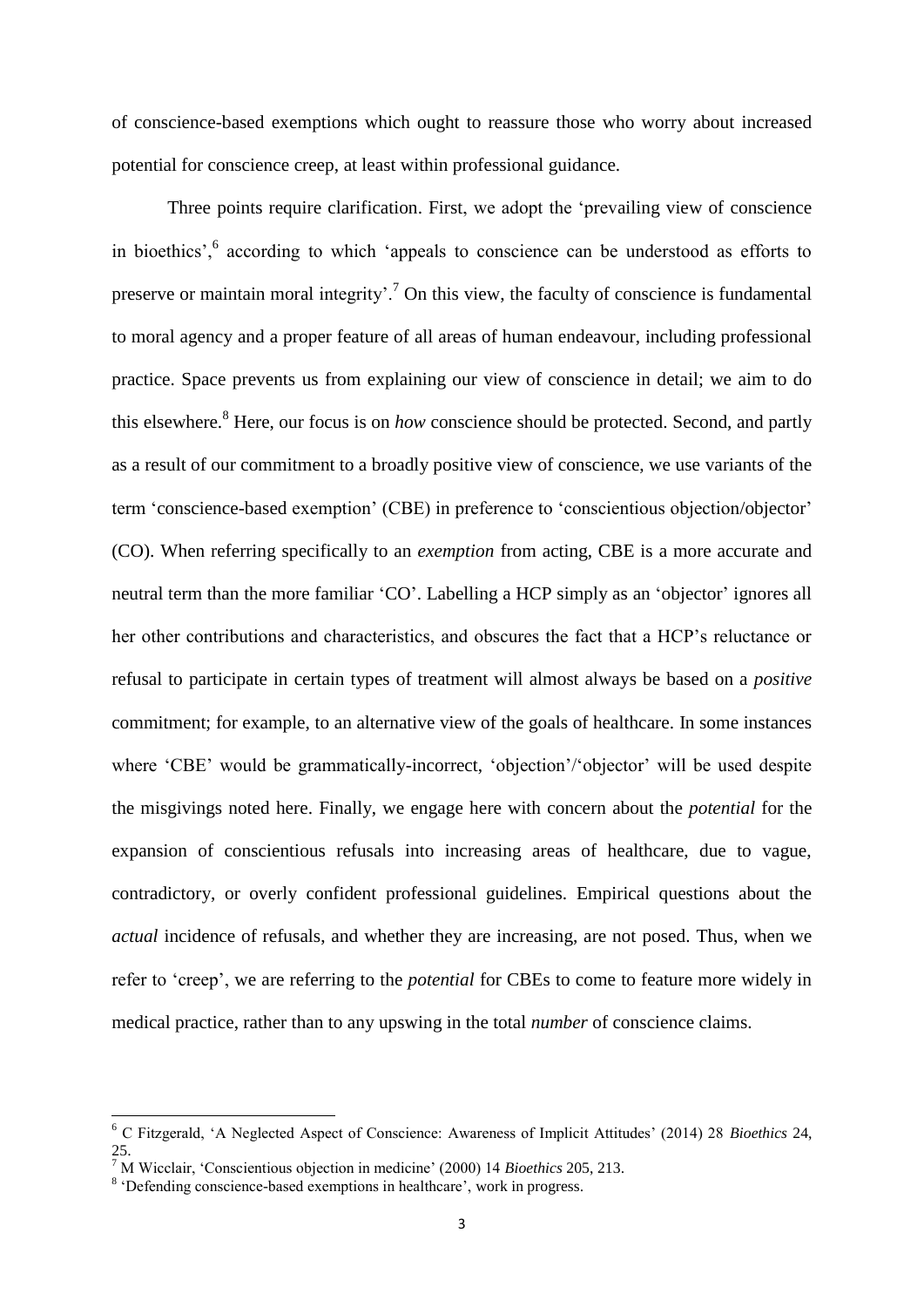### II. PROTECTION FOR CONSCIENCE IN ENGLAND, WALES AND SCOTLAND

Two statutory CBEs exist in the UK, in section 4 of the Abortion Act 1967 and section 38 of the Human Fertilisation and Embryology Act 1990. Section 4(1) of the 1967 Act provides that no-one is under any duty to participate, contrary to her conscience, in any treatment authorised by the Act, although the exemption does not apply where treatment "is necessary to save the life or to prevent grave permanent injury to the physical or mental health of a pregnant woman" (section 4(2)). Likewise, section 38 of the 1990 Act provides an exemption from having to participate in any activity governed by that Act. Secondary legislation places an important limit on the protection afforded by section 4, as those who contract with the NHS and exercise their CBE under that section, "[must make] prompt referral to another provider of primary medical services who does not have such conscientious objections'.<sup>9</sup> Thus, GPs who wish to be exempt under section 4 must refer patients promptly to another doctor. We discuss referral in section IIIC3 below.

Rights of conscience are also protected under Article 9 of the European Convention on Human Rights ("freedom of thought, conscience and religion"), and have been mentioned in cases which have recently been brought under Article 8 in relation to abortion.<sup>10</sup> In the UK, however, the only *statutory* protection for conscience is to be found in the 1967 and 1990 Acts; no such protection exists in relation to other contested practices, such as the provision of emergency contraception or the withdrawal of life sustaining treatment. Nevertheless,

<sup>&</sup>lt;sup>9</sup> For England see National Health Service (General Medical Services Contracts) Regulations 2004 (S.I. 2004/291), Sched 2(3)(2)(e) and clause 9.3.1(e) of the NHS England Standard General Medical Services Contract; for Scotland see National Health Service (Primary Medical Services Section 17C Agreements) (Scotland) Regulations 2004 (S.S.I. 2004/116), Sched 3(3)(2)(e). Note that the 1967 Act does not apply to Northern Ireland.

<sup>10</sup> See, for e.g., *RR v Poland* (2011) 53 EHRR 31; *P and S v Poland,* App. No. 57375/08 (Judgment of 30 October 2012, ECtHR); and, to a lesser extent, *Tysiąc v Poland* (2007) 45 EHRR 42. Our concern here is to explore the principle of CBEs, so we do not examine the European Court's jurisprudence.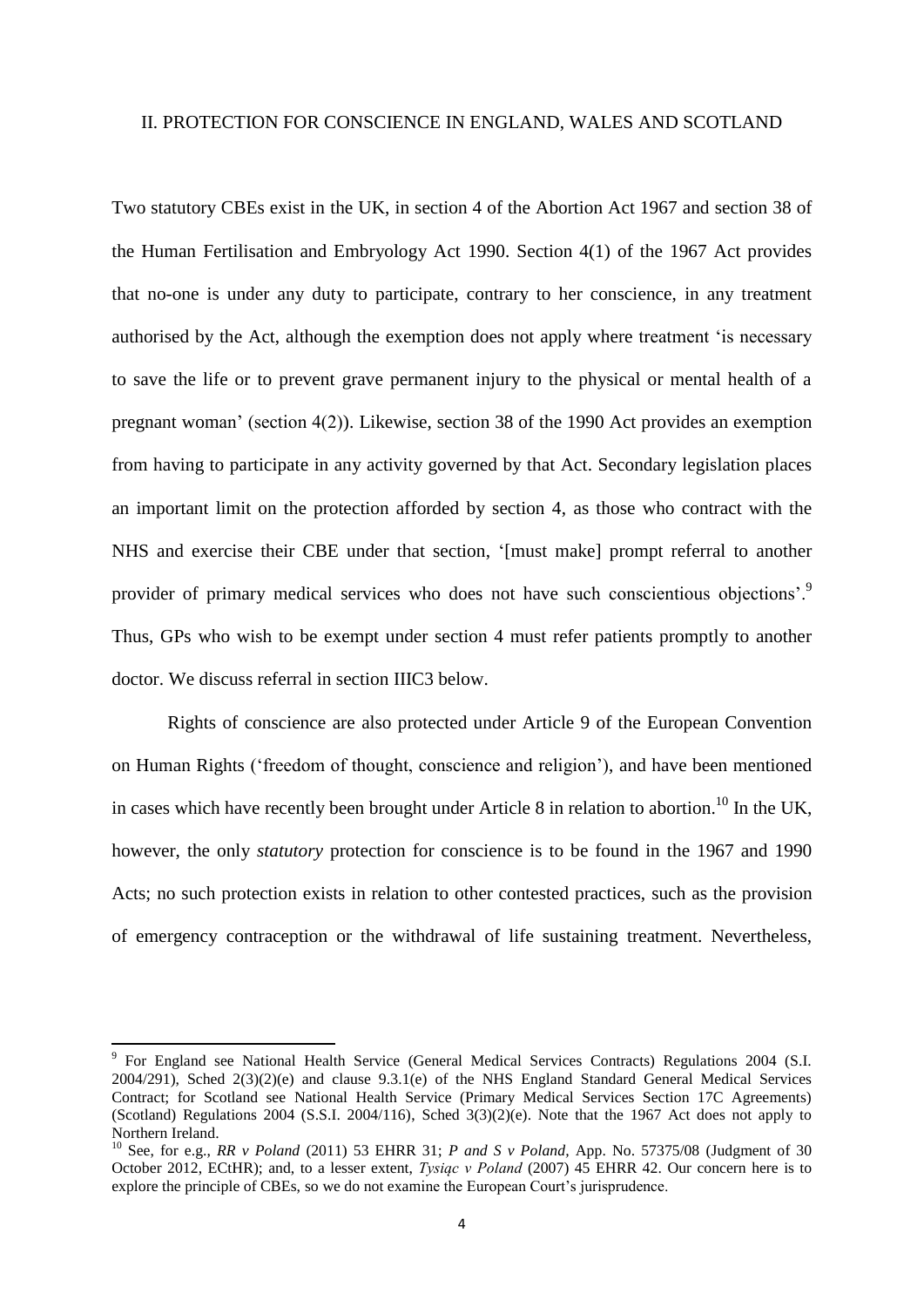McHale has noted an 'incremental extension of "opt-out" across health care'.<sup>11</sup> First, she cites the suggestion in the *Code of Practice* to the Mental Capacity Act (MCA) 2005 that although HCPs "must not simply abandon patients or cause their care to suffer", they need not "do something that goes against their beliefs' in the context of life-sustaining treatment.<sup>12</sup> Second, she notes Butler-Sloss LJ"s statement in *Re B* that where a doctor has difficulty in complying with a request to withdraw treatment from an adult with capacity, she has a 'duty (...) to find other doctors who will do so'.<sup>13</sup> McHale cautions that 'there is a danger [to patients] in allowing "opt-out" to be seen as an entitlement gradually through guidance, without legitimacy and the boundaries of such an opt-out being subject to a thorough reconsideration'.<sup>14</sup> Here, we examine general guidance on CBEs from key regulatory and professional bodies in England and Wales, and some of their specific guidance on medical treatments beyond those covered by the two Acts, in order to test this claim of an incremental extension of CBEs through guidance.

## *A. Guidance on conscience: Entitlements and obligations*

Matters of conscience are discussed in guidance issued by the healthcare professions' regulatory bodies, the General Medical Council (GMC), General Pharmaceutical Council (GPC), and Nursing and Midwifery Council (NMC), and also in guidance from the British Medical Association (BMA) and the Royal College of General Practitioners (RCGP).<sup>15</sup> The

<sup>&</sup>lt;sup>11</sup> J McHale, 'Conscientious objection and the nurse: A right or a privilege?' (2009) 18 *British Journal of Nursing* 1262, 1263.

<sup>&</sup>lt;sup>12</sup> Department for Constitutional Affairs (DCA), *Mental Capacity Act 2005 Code of Practice* (TSO: London, 2007), para 9.61. Also, paras 9.62-9.63.

<sup>13</sup> *Re B (Adult Refusal of Medical Treatment)* [2002] EWHC 429 (Fam), [100 viii].

 $14$  McHale (n 11) 1263.

<sup>15</sup> General Medical Council (GMC), *Personal Beliefs and Medical Practice* (GMC: London, 2013); General Pharmaceutical Council (GPC), *Guidance on the provision of pharmacy services affected by religious and moral beliefs* (GPC: London, 2010); Nursing and Midwifery Council (NMC), "Conscientious objection by nurses and midwives" <http://www.nmc-uk.org/Nurses-and-midwives/Regulation-in-practice/Regulation-in-Practice-Topics/Conscientious-objection-by-nurses-and-midwives-/> accessed 25/7/14; British Medical Association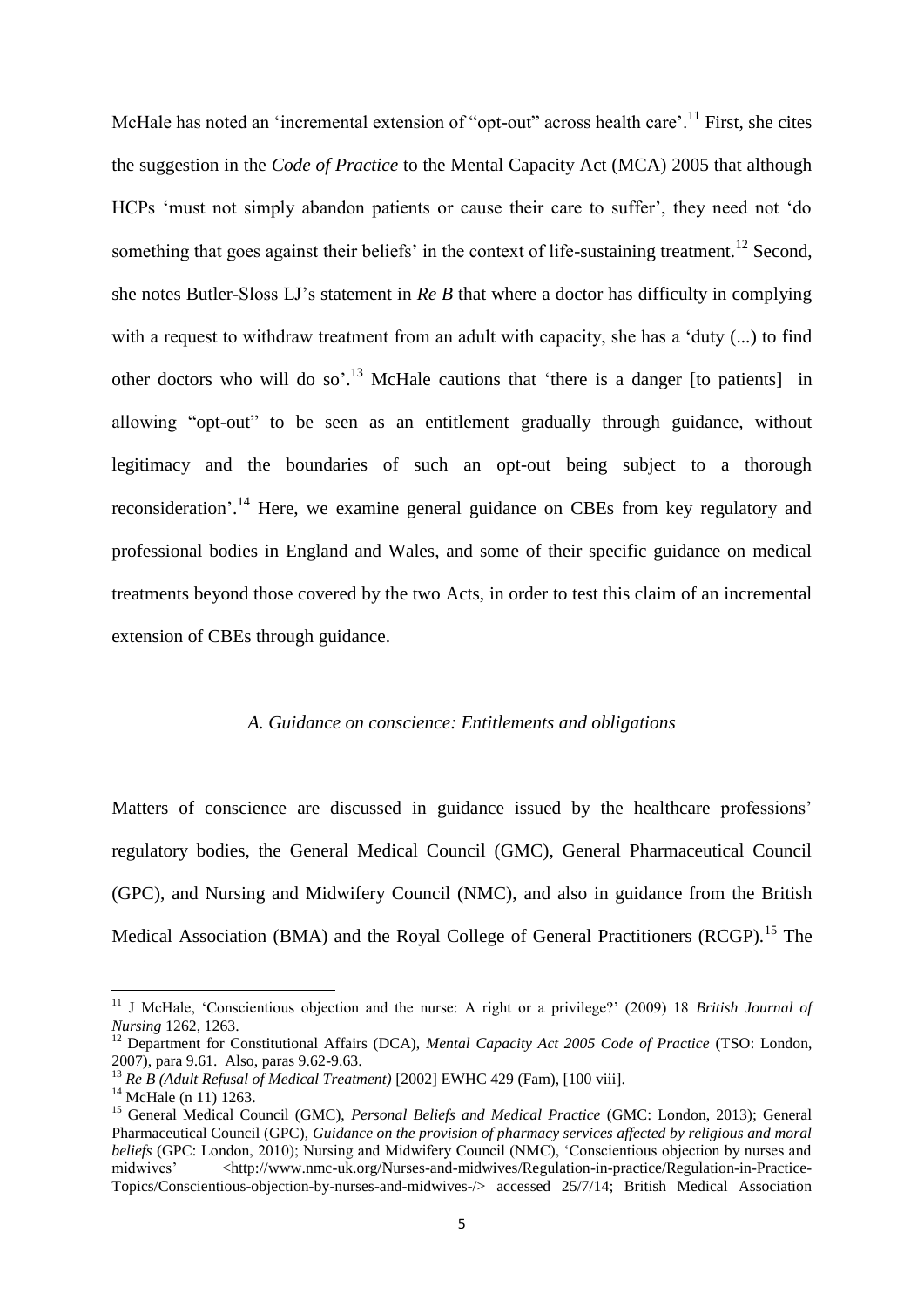extent of the discussion varies, as does the consideration given to the obligations of a HCP seeking to exercise a CBE. The NMC states only that "the laws of the country" must be complied with,<sup>16</sup> and the GPC refers, without further elaboration, to 'religious or moral beliefs [which] prevent you from *providing a service*<sup>'17</sup> The BMA indicates *support* for doctors who seek CBEs from withdrawing life-sustaining treatment from adults with capacity,<sup>18</sup> claiming that this has 'some support' in the MCA's *Code of Practice*.<sup>19</sup> Furthermore, in its guidance on *Withdrawing and Withholding Treatment*, the BMA claims that the courts support the idea that doctors ought not to be compelled to act against their consciences,<sup>20</sup> citing Hedley J"s comment in *Wyatt* that "*it was recognised on all sides that a doctor could not be required to act contrary to his conscience*. The Court of Appeal have made it clear that a court should not require any doctor so to act.<sup>21</sup> It appears, however, that despite using the term "conscience", Hedley J was referring to the HCP"s *clinical judgment*, and this is supported by his reference to Lord Donaldson MR in *Re J*, who spoke of "the bona fide *clinical* judgment of the practitioner concerned<sup>", 22</sup> Subsequent paragraphs in *Wyatt* confirm that Hedley J was concerned with *clinical* rather than moral judgement. Indeed, he noted that the "*professional conscience* of a doctor will of course have been honed by experience of patients, exposure to the practice of colleagues, and the ethos of his work',  $2<sup>3</sup>$ 

<sup>(</sup>BMA) Ethics Department, *Medical Ethics Today: The BMA"s Handbook of Ethics and Law* (Wiley-Blackwell: Oxford, 3rd edn, 2013); Royal College of General Practitioners (RCGP), *Good Medical Practice for General Practitioners* (RCGP: London, 2008).

<sup>&</sup>lt;sup>16</sup> NMC, *The code: Standards of conduct, performance and ethics for nurses and midwives* (NMC: London, 2008) para. 49.

<sup>&</sup>lt;sup>17</sup> GPC, *Standards of conduct, ethics and performance* (GPC: London, 2012) para 3.4. Also, GPC (n 15) 1.  $18$  BMA (n 15) 33.

<sup>&</sup>lt;sup>19</sup> BMA, 'Expressions of doctors' beliefs' 2 <http://bma.org.uk/practical-support-at-work/ethics/expressions-ofdoctors-beliefs> accessed 28 July 2014. In that document the BMA does, however, state that 'doctors should have a *right*' to CO in these three areas 'where there is another doctor willing to take over the patient's care', 1, emphasis added. Referring to DCA (n 12) paras 9.61-9.63.

<sup>&</sup>lt;sup>20</sup> BMA, *Withholding or Withdrawing Life-prolonging Medical Treatment* (Blackwell: London, 3rd edn, 2007), para. 16.1.

<sup>21</sup> *Re Wyatt* [2005] EWHC 2293 (Fam), [32], emphasis added.

<sup>22</sup> *Re J (A Minor) (Wardship: Medical Treatment)* [1993] Fam 15, 26-27, emphasis added.

<sup>&</sup>lt;sup>23</sup> *Wyatt* (n 21) [35], emphasis added.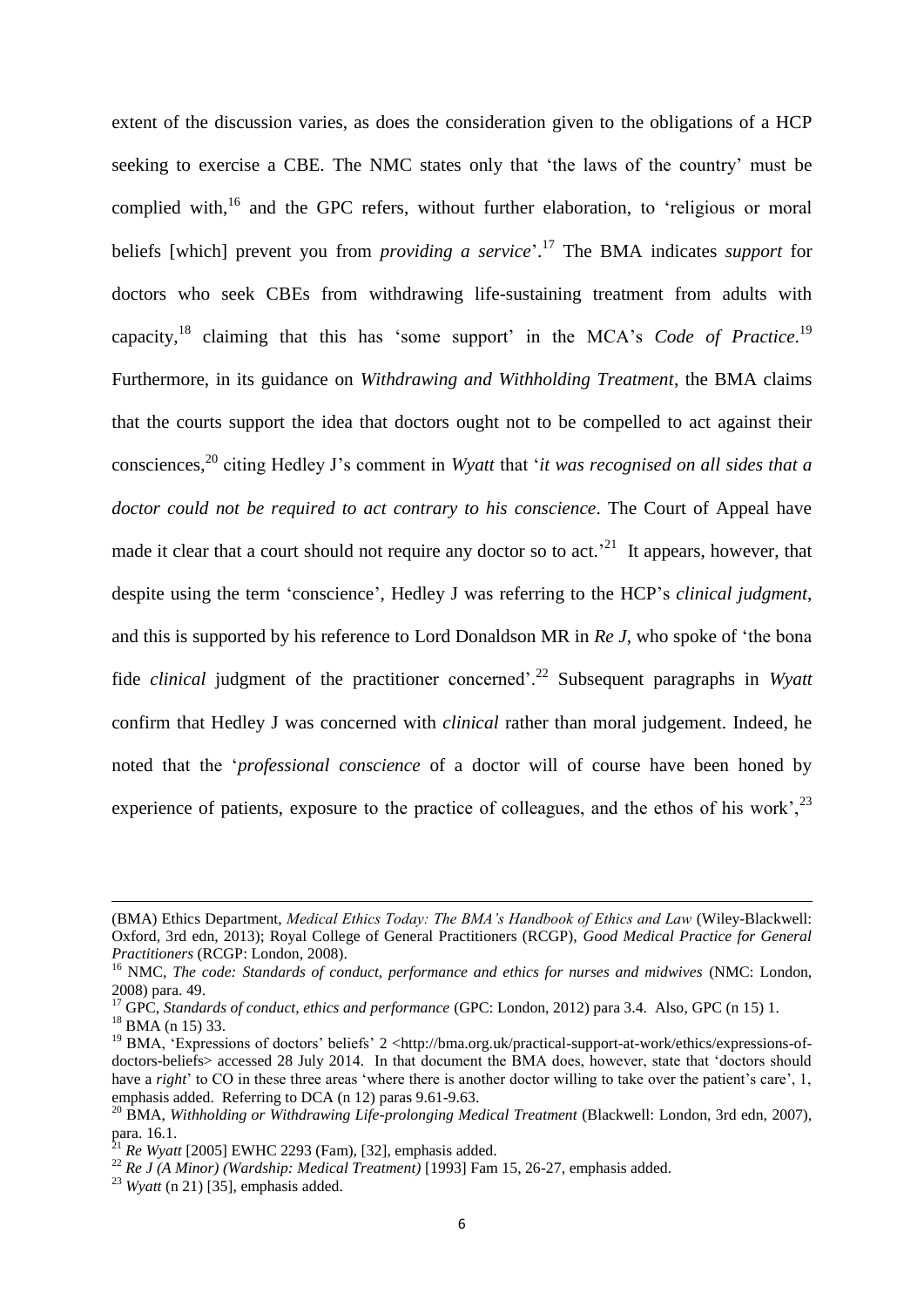and also referred to *'professional* conscience, intuition or hunch'.<sup>24</sup> Thus, we suggest that this authority supports the right of doctors not to be compelled to act against their *clinical* judgement, rather than any general right of conscience. Nevertheless, the BMA considers that:

there is no reason why *reasonable and lawful requests* by doctors to exercise a conscientious objection to *other procedures* should not be considered, providing individual patients are not disadvantaged and continuity of care for other patients can be maintained. In these circumstances, conscientious objection should not be seen as a 'right', but individual requests should be assessed on their merits.<sup>25</sup>

The RCGP and the GMC also adopt a liberal approach to CBEs, with the RCGP assuming that wide-ranging opt-outs to '*a particular form of treatment*' will be possible.<sup>26</sup> and the GMC advising that a doctor may "choose to opt out of providing *a particular procedure*  because of [her] personal beliefs and values', $^{27}$  providing that the objection is explained to patients.<sup>28</sup>

In terms of objectors' obligations, nurses and midwives are advised that they must inform their employers in writing of their objection "at the earliest date in their employment", and are cautioned that they might be called to justify their actions in court.<sup>29</sup> The GMC's and GPC"s guidance states that doctors and pharmacists should inform employers, partners, colleagues, and relevant authorities of their views, so that patient care is not compromised as others can deal with the services that are affected by the belief, and colleagues are not

1

 $24$  *Wyatt* (n 21) [36], emphasis added.

 $25$  BMA (n 19) 6, emphasis added.

 $26$  RCGP (n 15) 15, emphasis added.

<sup>&</sup>lt;sup>27</sup> GMC (n 15) para 8, emphasis added.

<sup>28</sup> General Medical Council (GMC), *Good Medical Practice* (GMC: London, 2013) revised April 2014, para 52.  $^{29}$  NMC (n 15).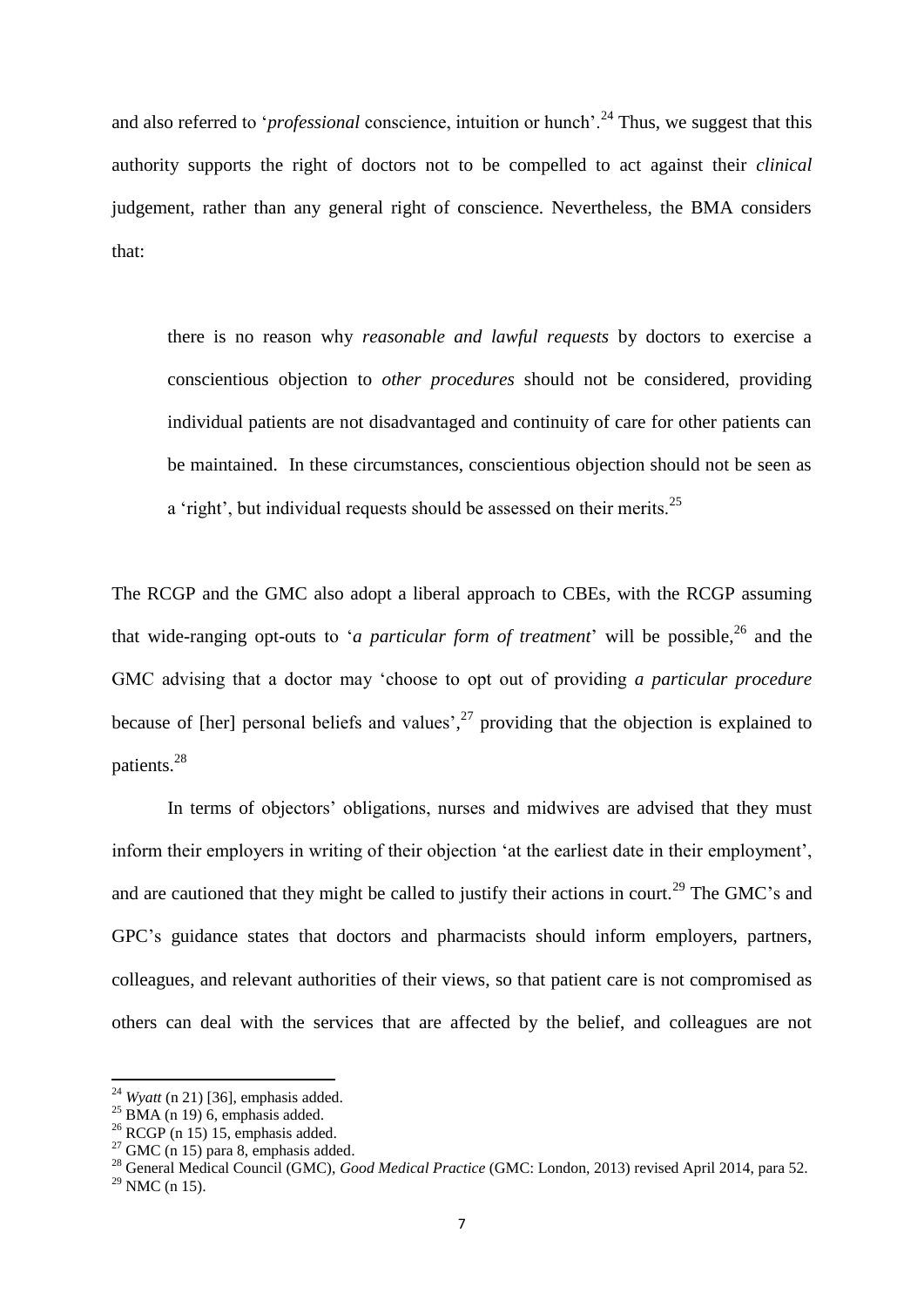overburdened.<sup>30</sup> Pharmacists are also instructed to know where patients requesting an objected-to service may be directed to for alternative provision,  $31$  and to ensure that patients are "properly informed" of the reason why the service in question is not being made available.<sup>32</sup> Both the NMC and GPC advise their members to consider their conscientious position when deciding where to work,<sup>33</sup> and the BMA, GMC, and GPC require doctors to explain their position to their patients, inform them of their right to see another doctor, and provide them with information to enable them to exercise that right.<sup>34</sup> In some instances, according to the BMA and GMC, doctors should even *arrange* an appointment for the patient with another doctor.<sup>35</sup> Furthermore, the GMC states that a doctor's decision not to provide a particular procedure must not result in direct or indirect discrimination against, or harassment of, any patient or group of patients: so, for example, a doctor *may* decide not to provide any contraceptive services to patients at all, but she may *not* decide to provide them only to married women.<sup>36</sup> Doctors must 'do [their] best' to ensure that patients know of any CBE in advance, $37$  and must not express their personal beliefs in ways 'that exploit their [patients'] vulnerability or are likely to cause them distress'.<sup>38</sup>

## *B. Guidance on conscience in relation to particular treatments*

The GMC, GPC, RCGP, and BMA all support an extension of CBEs *beyond* the two areas where conscience is already protected by statute. Evidence of a willingness to extend conscience provision beyond the existing statutory protections is also evident in some of the

 $\overline{\phantom{a}}$ 

 $30$  GMC (n 15) para 11; GPC (n 15) para 1.3. Also, GPC (n 17) para 3.4.

 $31$  GPC (n 15) para 1.2.

 $32$  GPC (n 15) para 1.4.

 $33$  NMC (n 15); GPC (n 15) para 1.1.

 $34$  BMA (n 15) 33; GMC (n 28) para 52; GMC (n 15) para 12; RCGP (n 15) 15.

<sup>35</sup> BMA (n 15) 33; GMC (n 28) para 52; GMC (n 15) para 13.

<sup>&</sup>lt;sup>36</sup> GMC (n 15) para 8.

<sup>37</sup> GMC (n 15) para 10.

<sup>38</sup> GMC (n 28) para 54.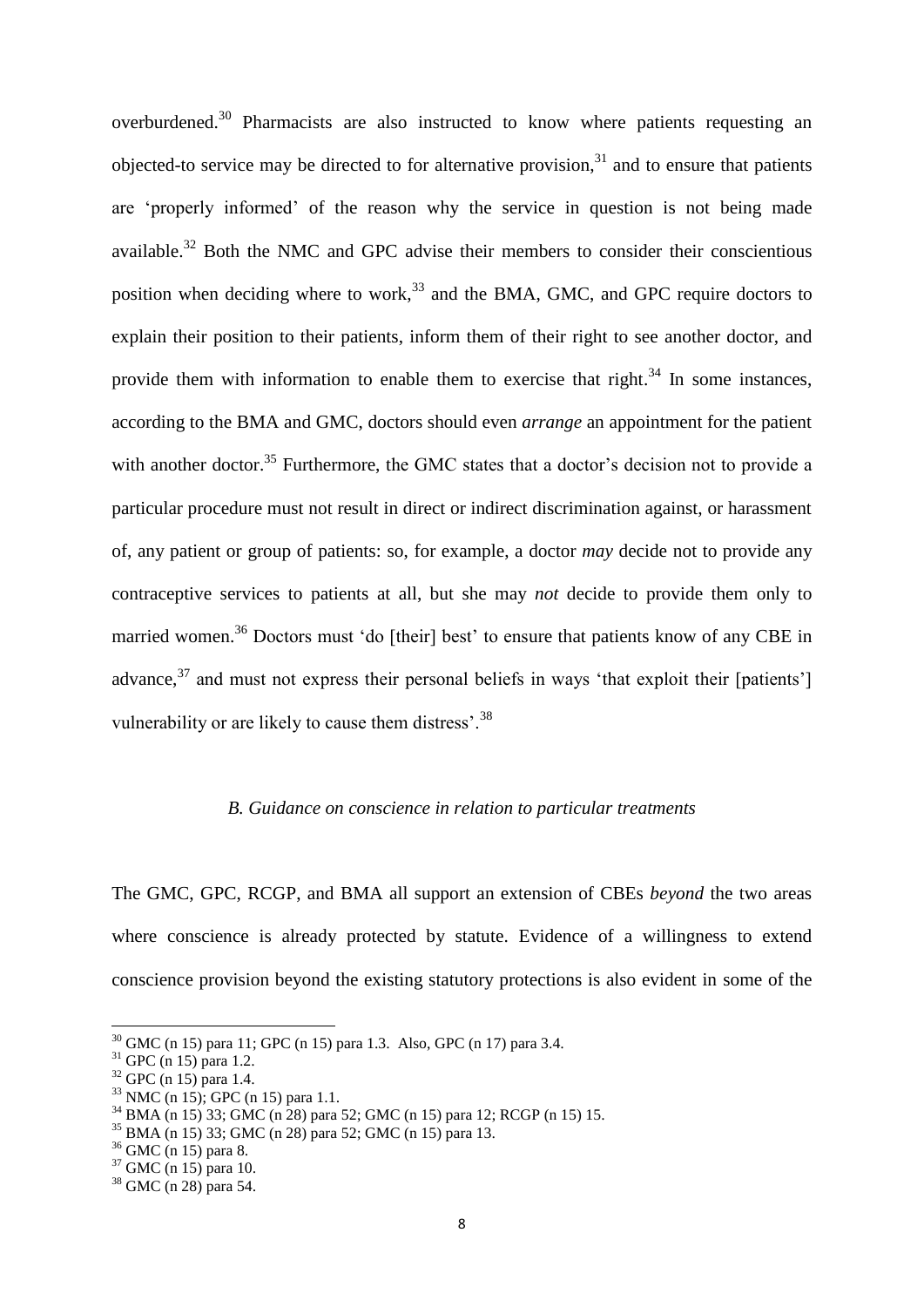guidance on specific procedures and treatments, and in the Bills on assisted suicide recently presented to the UK Parliament. As noted above, the BMA has indicated that it will support doctors who seek exemption from withdrawing life-sustaining treatment from adults without capacity, $39$  and the GMC has stated that doctors may be exempt in such a situation but must 'first [ensure] that arrangements have been made for another doctor to take over your role'.<sup>40</sup> As long ago as 1997 the BMA stated that a CBE for HCPs would be necessary were assisted dying to be legalised,  $41$  and Lord Joffe's Assisted Dying Bills included CBE clauses.  $42$  In 2005, a House of Lords Select Committee Report on one of the Bills advised that imposing a duty of referral might violate Article  $9(1)$  of the European Convention on Human Rights.<sup>43</sup> Perhaps in the light of this advice, the CBE clause in Lord Falconer's current Assisted Dying (HL) Bill resembles section 4 of the Abortion Act 1967, which, on its face, contains no duty to refer.<sup>44</sup> As we have noted, however, a duty to refer in relation to abortion is imposed on GPs and others by secondary legislation.

In relation to the provision of emergency contraception, the GPC recognises that pharmacists might wish to be exempt, and requires those who do to refer patients to nonobjecting pharmacists.<sup>45</sup> Similarly, the BMA states that "doctors with a conscientious objection to providing contraceptive advice or treatment have an ethical duty to refer their patients to another practitioner or family planning service'.<sup>46</sup> Insofar as this countenances objection to types of contraception other than those regarded as constituting abortion, this

 $39$  BMA (n 15) 33.

<sup>40</sup> GMC, *Treatment and care toward the end of life: Good practice in decision making* (GMC: London, 2010) para 79, emphasis added.

<sup>41</sup> BMA, *End-of-life decisions: Views of the BMA* (BMA: London, 1997). Now see, BMA, *End-of-life decisions: Views of the BMA* (BMA: London, 2009) 5.

<sup>&</sup>lt;sup>42</sup> Clause 6(2)-(3) Patient (Assisted Dying) Bill [HL] 2003-04; clause 7(2)-(3) Assisted Dying for the Terminally Il Bill 2004-05.

<sup>&</sup>lt;sup>43</sup> House of Lords Select Committee on the Assisted Dying for the Terminally Ill Bill (2005) Recommendation 269 (viii) referring to House of Lords, House of Commons, Joint Committee on Human Rights, *Scrutiny of Bills: Fifth Progress Report*, Twelfth Report of Session 2003-04, HL Paper 93/HC 603, paras. 3.11-3.16.

<sup>&</sup>lt;sup>44</sup> Clause 5 Assisted Dying [HL] Bill 2014-15. Note that the Assisted Suicide (Scotland) Bill 2013 contains no provision for CBEs.

 $45$  GPC (n 15) 3.

 $46$  BMA (n 15) 277, emphasis added.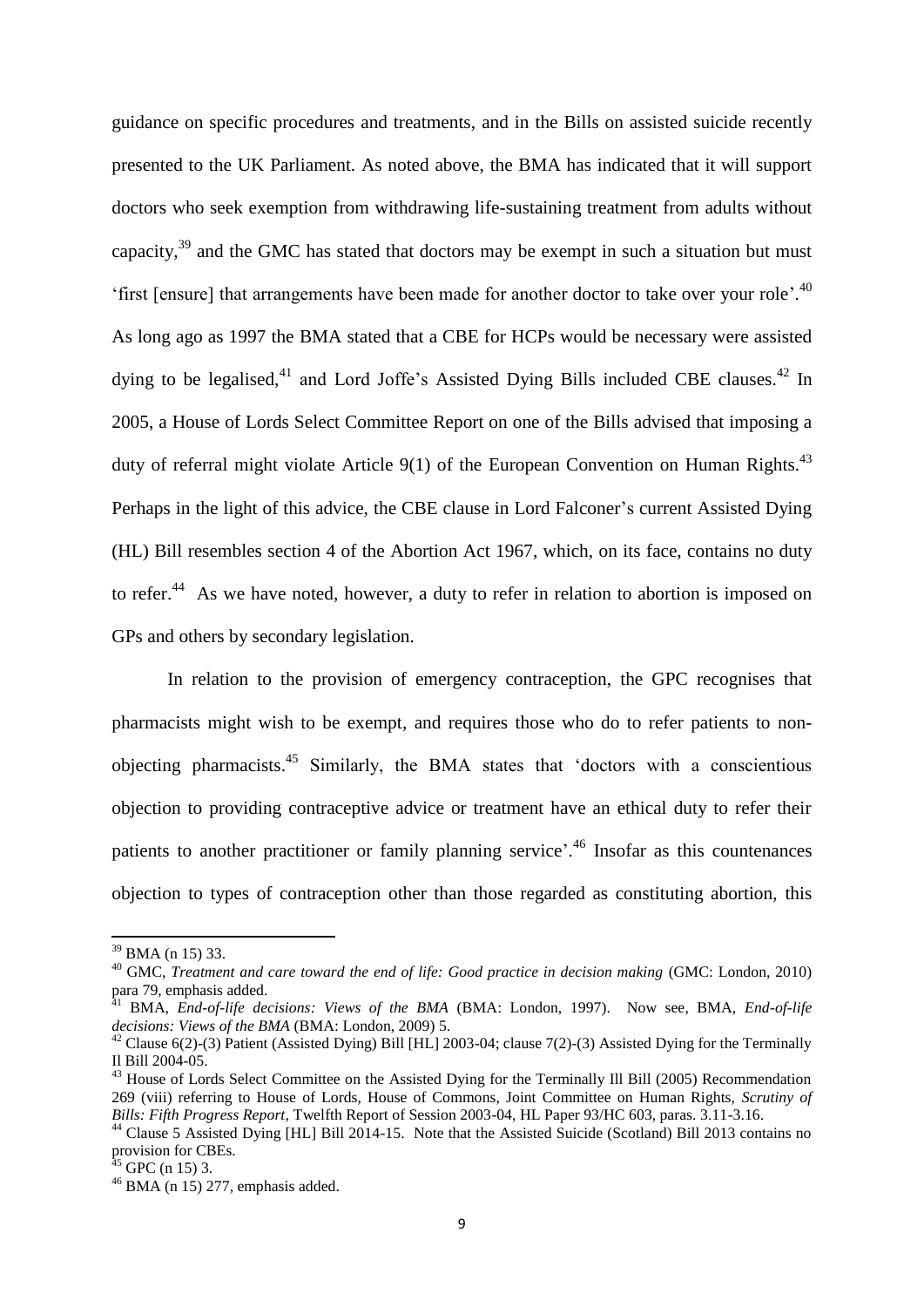further extends the scope of CBEs. In contrast, according to the GPC, the NMC"s guidance *Conscientious Objection* (not publicly-available on the NMC website) states that a refusal to provide emergency hormonal contraception would contravene the NMC's regulatory *Code*.<sup>47</sup> Presumably, this is because the *Code* requires nurses and midwives to comply with the law of the country in which they are practising, $48$  and emergency contraception is lawful in England and Wales. Finally, in the first edition of *Medical Ethics Today* in 1993, the BMA stated that doctors could have a CBE to being involved in surrogacy arrangements, and also to advance decisions.<sup>49</sup> Although these statements are not repeated in the 2013 edition, they demonstrate that the BMA *has* been willing to extend protection for conscience beyond the legal protection offered by statute; albeit perhaps not to the same extent as the GMC.

# *C. Conclusion*

An examination of the guidance provided by professional organisations appears to corroborate concerns about "conscience creep", as some of it envisages a role for CBEs *beyond* the two statutorily protected areas. There is a lack of clarity about *which* treatments a HCP may validly seek exemption from, and also about the obligations of HCPs seeking to exercise CBEs, including whether they are obliged to inform patients in advance of the conscientious position, and/or to refer them to a non-objector who will provide the treatment. Vagueness within individual guidance documents, combined with the inconsistencies across the guidance offered by different organisations, leaves matters unclear for HCPs and patients. This leaves the door open for "creep" via the *ad hoc* interpretation and extension of CBEs.

<sup>&</sup>lt;sup>47</sup> GPC, 'Review of Standard 3.4 – religious or moral beliefs interim update', Council meeting  $12<sup>th</sup>$  April 2012, 04.12/C/01, para. 3.3.

 $48$  NMC (n 16) para 49.

<sup>49</sup> BMA, *Medical Ethics Today: Its Practice and Philosophy* (BMA: London, 1993) 121 and 163 respectively.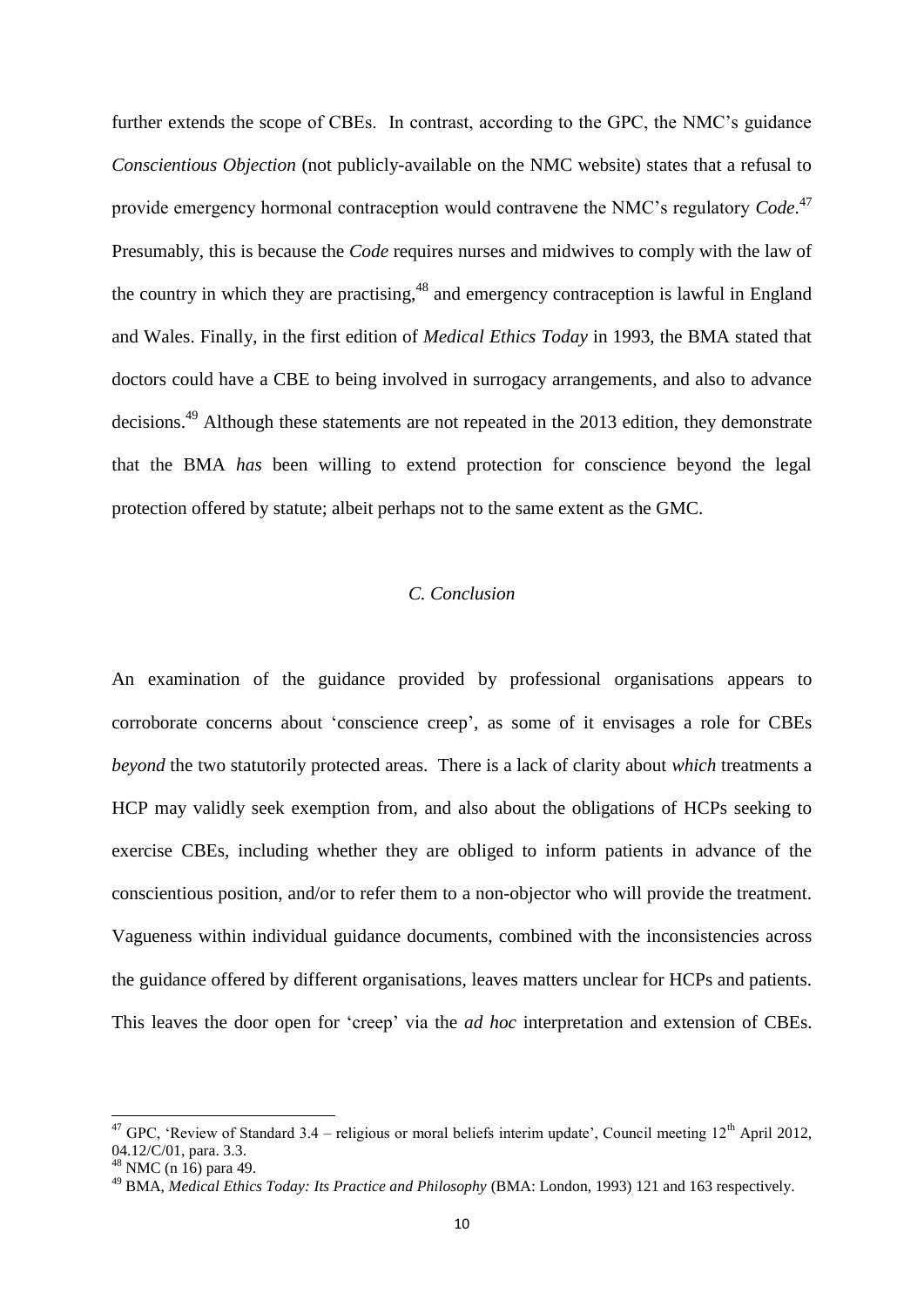While the extension of CBEs may be warranted, if it is to occur it must be systematic and clearly justified so that patients and HCPs will know where they stand.

#### III. THE NATURAL LIMITS OF CBEs: THREE RESTRICTING FACTORS

We recommend that three limits be applied to restrict the operation of CBEs: (i) CBEs apply only to those treatments whose status as "proper medical treatment" is contested or liminal; (ii) a set of criteria can be identified which must be met before a claim can be regarded as genuinely "conscientious", and which enables the rejection of ineligible claims; and (iii) where a genuinely conscientious claim exists, a number of duties arise which the genuinely conscientious HCP must fulfil. These are restricting factors, insofar as they prescribe limits for CBEs and impose certain controls on their operation, thus removing the danger of CBEs either 'creeping' into illicit areas or operating in a 'wild', uncontrolled manner.

## *A. The margins of "proper medical treatment": CBE as a liminal phenomenon*

Savulescu has notoriously declared that "[i]f people are not prepared to offer *legally permitted*, efficient, and beneficial care to a patient because it conflicts with their values, they should not be doctors'.<sup>50</sup> Kennedy has denied the validity of CBEs where lawful treatment is concerned, complaining that section 4 of the Abortion Act 1967 entitles "a doctor employed and paid by the taxpayer … to opt out of providing a service voted for and paid for by the taxpayer if he does not think it right'.<sup>51</sup> He contrasts this with the fact that a barrister cannot

<sup>50</sup> J Savulescu, "Conscientious objection in medicine" (2006) 332 *British Medical Journal* 294, 294, emphasis added. See also Cantor (n 2) 1485.

<sup>51</sup> I Kennedy, "What is a medical decision?" in *Treat Me Right: Essays in Medical Law* (Clarendon Press: Oxford, 1988) 28.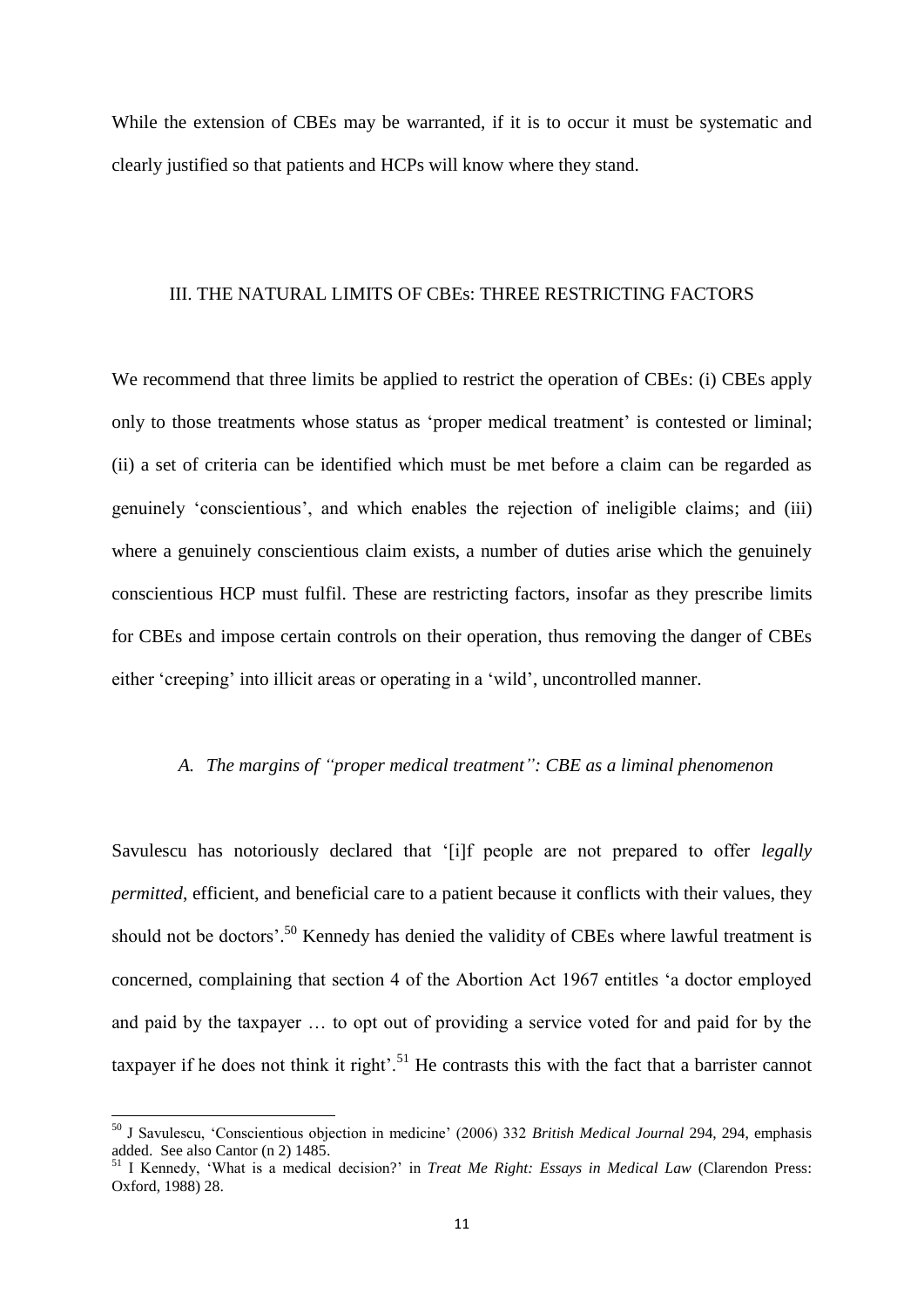refuse to represent a client on the basis that she will not represent terrorists. Those who work within the National Health Service, according to Kennedy, "should remember the last word of the three, "service", and serve'.<sup>52</sup> Critics of CBEs pose a fundamental question: to what extent, if any, is the exercise of individual conscience compatible with proper medical treatment? If a treatment is "proper", *should* professionals be allowed to avoid providing it? Conversely, can the existence of a CBE be taken as an indication that the status of a particular treatment *as* proper medical treatment is in some way liminal, or even doubtful?

The legal concept of proper medical treatment has emerged from the role of the criminal law in regulating healthcare practice. In England and Wales, the concept neutralises prima facie wrongs and protects HCPs against prosecution for assault or grievous bodily harm. In *R v Brown* a majority in the House of Lords held that while the valid consent of a person with capacity was necessary to render significant bodily harm lawful, it was not sufficient; the physical contact must also be *justifiable* in the broader public interest.<sup>53</sup> Proper medical treatment is one such justification, <sup>54</sup> and in *Airedale NHS Trust v Bland* Lord Mustill stated that "bodily invasions in the course of proper medical treatment stand completely outside the criminal law'.<sup>55</sup> Other notions of proper medical treatment also emerge from the acceptance or rejection of particular practices by the medical profession and medical professionals ('recognized professional norms').<sup>56</sup> Recall, for example, the controversy in the late 1990s around Robert Smith"s willingness to amputate the healthy limbs of consenting patients with capacity.<sup>57</sup> Similarly, debates on whether HCPs should be involved in ritual

 $52$  Kennedy (n 51) 29.

<sup>53</sup> [1994] 1 AC 212, HL.

<sup>54</sup> *Brown* (n 53) 266 *per* Lord Mustill.

<sup>55</sup> *Airedale NHS Trust v Bland* [1993] AC 789, 891.

<sup>56</sup> Wicclair (n 7) 222.

<sup>&</sup>lt;sup>57</sup> R.C. Smith, 'Body integrity identity disorder: A problem of perception?' in A. Alghrani, R. Bennett, S. Ost (eds.), *Bioethics, Medicine and the Criminal Law Volume 1: The Criminal Law and Bioethical Conflict: Walking the Tightrope* (CUP: Cambridge, 2013).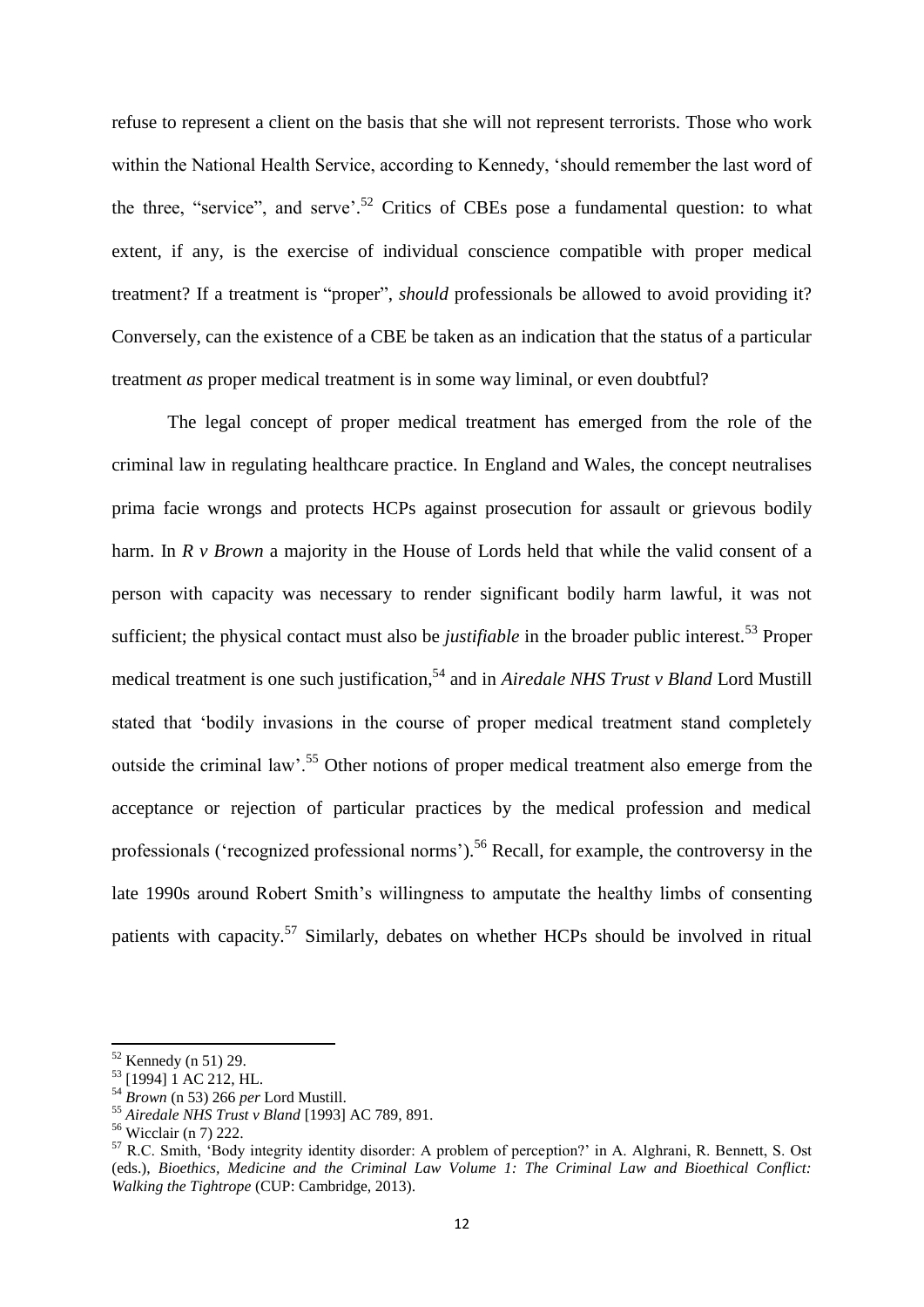circumcision or assisted dying highlight the fact that, however long-established a practice, its characterisation and acceptance as "proper" can be continually contested.

While the meaning and scope of proper medical treatment may be unclear,<sup>58</sup> our focus here is on whether HCPs should be able to refuse to provide treatments which *have* been deemed, by some mechanism, to be proper. Where a particular practice is deemed *im*proper, it is meaningless to talk about CBEs, because *expectation* is critical. As there is no expectation that HCPs will engage in, for example, trepanation or female genital mutilation, there is no need to provide for exemptions from participation in these procedures. CBEs operate as a bulwark *against* expectation, and in the absence of any expectation that reasonable HCPs will engage in a practice, the 'shield' of a CBE is unnecessary.<sup>59</sup> A CBE is also inappropriate where a practice is so uncontroversial and well-accepted by the professions that it falls well *within* the medical mainstream. It would seem absurd to provide for CBEs from prescribing antibiotics for acne, performing tonsillectomy, or removing atypical moles, for example. Again, as there is no expectation that any reasonable HCP would dissent from participating in these practices, protection for conscience is unnecessary and inappropriate. As Frader and Bosk argue, "where society permits patients to obtain medical services and where no clear-cut moral consensus opposes those services, physicians who invoke CO to providing those services risk abusive exercise of their state-licensed power and authority'.<sup>60</sup>

Where the status of a treatment or procedure is clearly within or without accepted medical practice there is no need for CBEs. CBEs belong *only* at the margins of proper

<sup>58</sup> For further discussion see, M Brazier, S Fovargue, "Transforming wrong into right: What is "proper medical treatment"?" in S Fovargue, A Mullock (eds) *The Legitimacy of Medical Treatment: What Role for the Medical Exception?* (Routledge: London, 2015) forthcoming.

 $59$  On CBE as a 'shield' see, for eg., B Dickens, 'Conscientious objection: A shield or a sword?' in SAM McLean (ed) *First Do No Harm: Law, Ethics and Healthcare* (Ashgate: Aldershot, 2006).

<sup>60</sup> J Frader, CL Bosk, "The personal is political, the professional is not: Conscientious objection to obtaining/providing/acting on genetic information" (2009) 151C *American Journal of Medical Genetics Part C (Seminars in Medical Genetics)* 62, 65.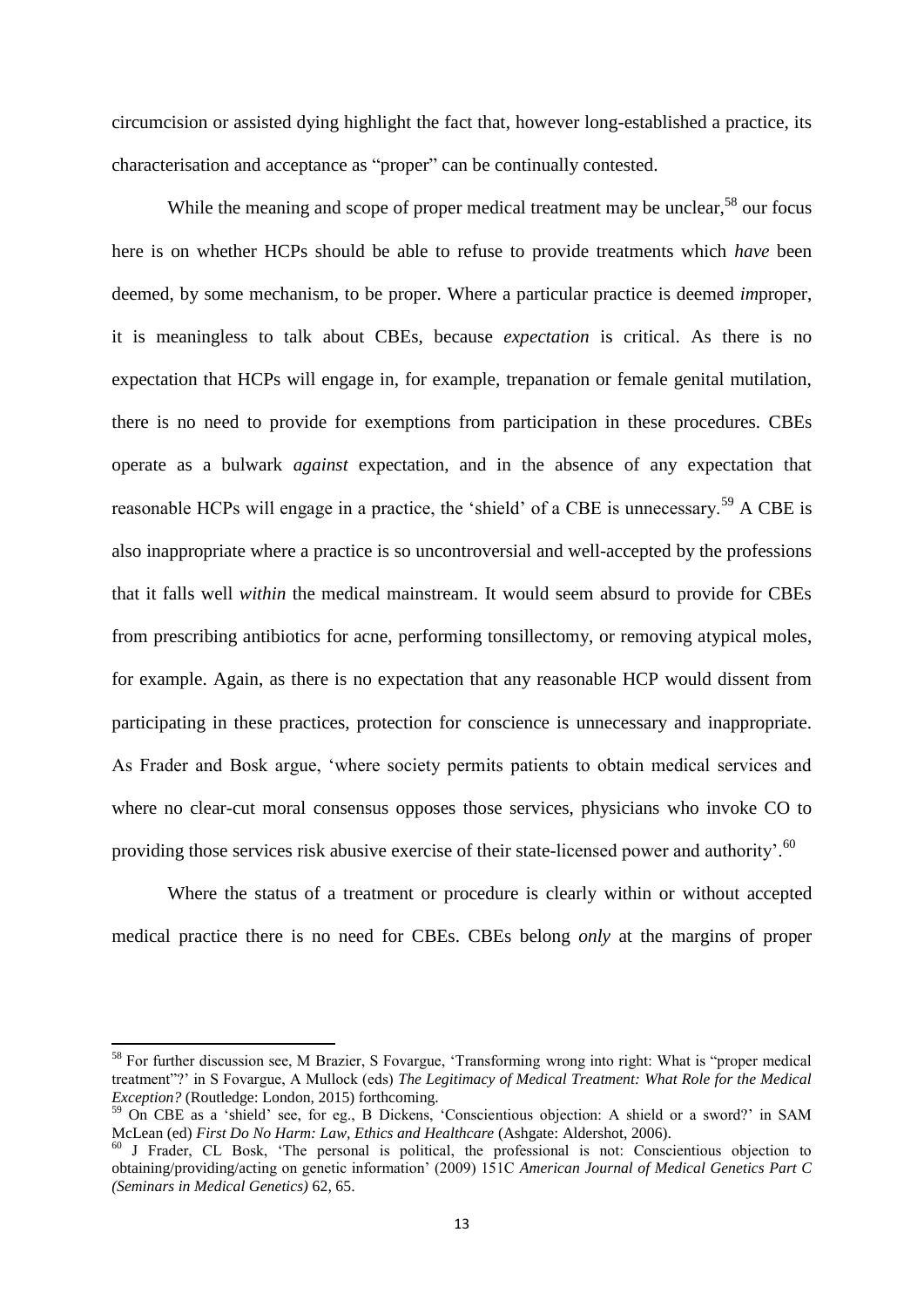medical treatment where the status of the treatment is contested.<sup>61</sup> A treatment may occupy liminal status because, despite being lawful, it is 'morally controversial and contentious'. $62$ Practices which involve the ending of human life, such as abortion, IVF, and withholding or withdrawing treatment from unconscious patients or severely disabled newborns, may be liminally proper for this reason; assisted dying will be too, if it becomes lawful to provide it within the healthcare context. Wicclair has noted a lack of moral consensus among HCPs and the public regarding physician assisted suicide in England and Wales and in the US, and suggests that such "moral controversy, disagreement, and uncertainty seem to recommend tolerance and the recognition of conscientious objection'.<sup>63</sup> A treatment may also have liminal status if it is extremely risky or experimental, or if it is more concerned with the satisfaction of preferences than with healing or treating disease (as is arguably true of certain cosmetic procedures, and assisted reproduction for same sex couples and single people). CBEs should be permitted *only* in liminal cases of proper medical treatment where they "[promote] the moral integrity of the *medical profession* as well as the individual physician"<sup>64</sup> by recognising that "there are significant differences among appeals to conscience from the perspective of recognized professional norms."<sup>65</sup>

### *B. Criteria for conscientiousness*

For a CBE to be valid it has been suggested that some or all of the following must be met: (i) the position held must be sincere;  $66$  (ii) it must fit within a coherent system of ethical belief;  $67$ 

 $\overline{\phantom{a}}$ 

<sup>&</sup>lt;sup>61</sup> The BMA would appear to support this position: BMA (n 17) 2; as do Wicclair (n 7); K Greenawalt, 'Refusal of conscience: What are they and when should they be accommodated?" (2010) 9 *Ave Maria Law Review* 47; M Magelssen, "When should conscientious objection be accepted?" (2012) 38 *Journal of Medical Ethics* 18.

 $62$  Wicclair (n 7) 207. <sup>63</sup> Wicclair (n 7) 206.

 $64$  Wicclair (n 7) 223, emphasis in original.

 $65$  Wicclair (n 7) 222.

<sup>&</sup>lt;sup>66</sup> C Meyers, RD Woods, 'An obligation to provide abortion services: What happens when physicians refuse?' (1996) 22 *Journal of Medical Ethics* 115; E LaFollette, H LaFollette, "Private conscience, public acts" (2007) 33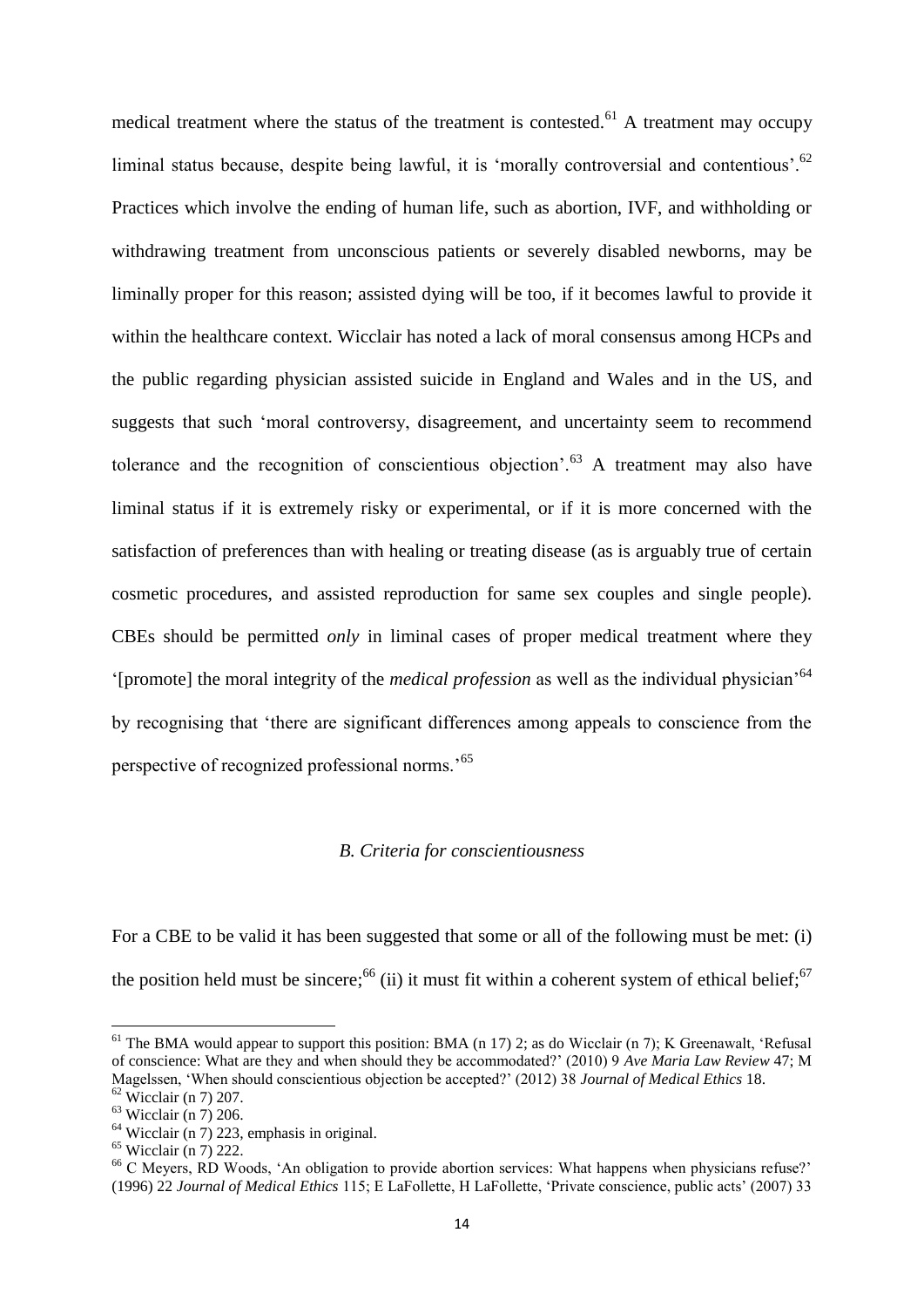(iii) it must be consistent with the HCP"s other beliefs and actions, particularly those in proximate areas of concern;<sup>68</sup> (iv) it must be key or fundamental in the sense that its violation poses a serious risk to the HCP's moral integrity;  $^{69}$  (v) reasonable alternatives must have been considered so that the exercise of a CBE is a 'last resort';<sup>70</sup> (vi) the HCP seeking the CBE must be able to 'articulate the basis of [her] position';<sup>71</sup> (vii) the rationale must reflect a valid view of the ends/goals of medicine;<sup>72</sup> (viii) the position must not be intolerant or disrespect the different conscientious conclusions of others;<sup>73</sup> and (ix) the objection must be to the treatment, rather than to the individual patient.<sup>74</sup>

A conscientious position is an "ethical" position in two senses. First, it *pertains to or concerns* ethical matters; second, it is embraced (when genuinely-held) on the basis that it is believed to be in *accordance with the requirements of ethics*. Insofar as conscientious positions are "ethical" in this second sense, it seems impossible to acknowledge as truly conscientious any position which fails to meet basic ethical requirements such as sincerity, good faith, and respect for others, including others with whom one disagrees. If this is correct, some criteria naturally flow from genuine conscientiousness; criterion (i) seems uncontroversial on this basis. Likewise criterion (viii) seems intuitively correct as "[i]t would

1

*Journal of Medical Ethics* 249; RF Card, "Reasonability and conscientious objection in medicine: A reply to Marsh and an elaboration of the reason-giving requirement" (2014) 28 *Bioethics* 320.

 $67$  Meyers and Woods (n 66); Greenawalt (n 61).

<sup>&</sup>lt;sup>68</sup> Meyers and Woods (n 66); LaFollette and LaFollette (n 66).

<sup>&</sup>lt;sup>69</sup> Meyers and Woods (n 66); L Cannold, 'Consequences for patients of health care professionals' conscientious actions: The ban on abortions in South Australia" (1994) 20 *Journal of Medical Ethics* 80; Magelssen (n 61). For an argument that moral integrity is the basis for CBEs see Wicclair (n 7).

 $70$  Meyers and Woods (n 66).

 $71$  Meyers and Woods (n 66); TA Cavanaugh, 'Professional conscientious objection in medicine with attention to referral" (2010) 9 *Ave Maria Law Review* 189. Magelssen (n 61) and LaFollette and LaFollette (n 66) go further requiring that the HCP gives a plausible rationale for her position. On the need to give reasons in support of a CBE see Card (n 66), for a contrary view see J Marsh, 'Conscientious refusals and reason-giving' (2014) 28 *Bioethics* 313, and for "a middle ground position" see L Kantymir, C McLeod, "Justification for conscience exemptions in health care" (2014) 28 *Bioethics* 16.

 $72$  Cavanaugh (n 71); Magelssen (n 61).

<sup>&</sup>lt;sup>73</sup> LaFollette and LaFollette (n 66); D Sulmasy, 'What is conscience and why is respect for it so important?' (2008) 29 *Theoretical Medicine and Bioethics* 135; B Dickens, "Legal protection and limits of conscientious objection: When conscientious objection is unethical" (2009) 28 *Medicine and Law* 337, 343.

 $74$  Cavanaugh (n 71); BMA (n 19).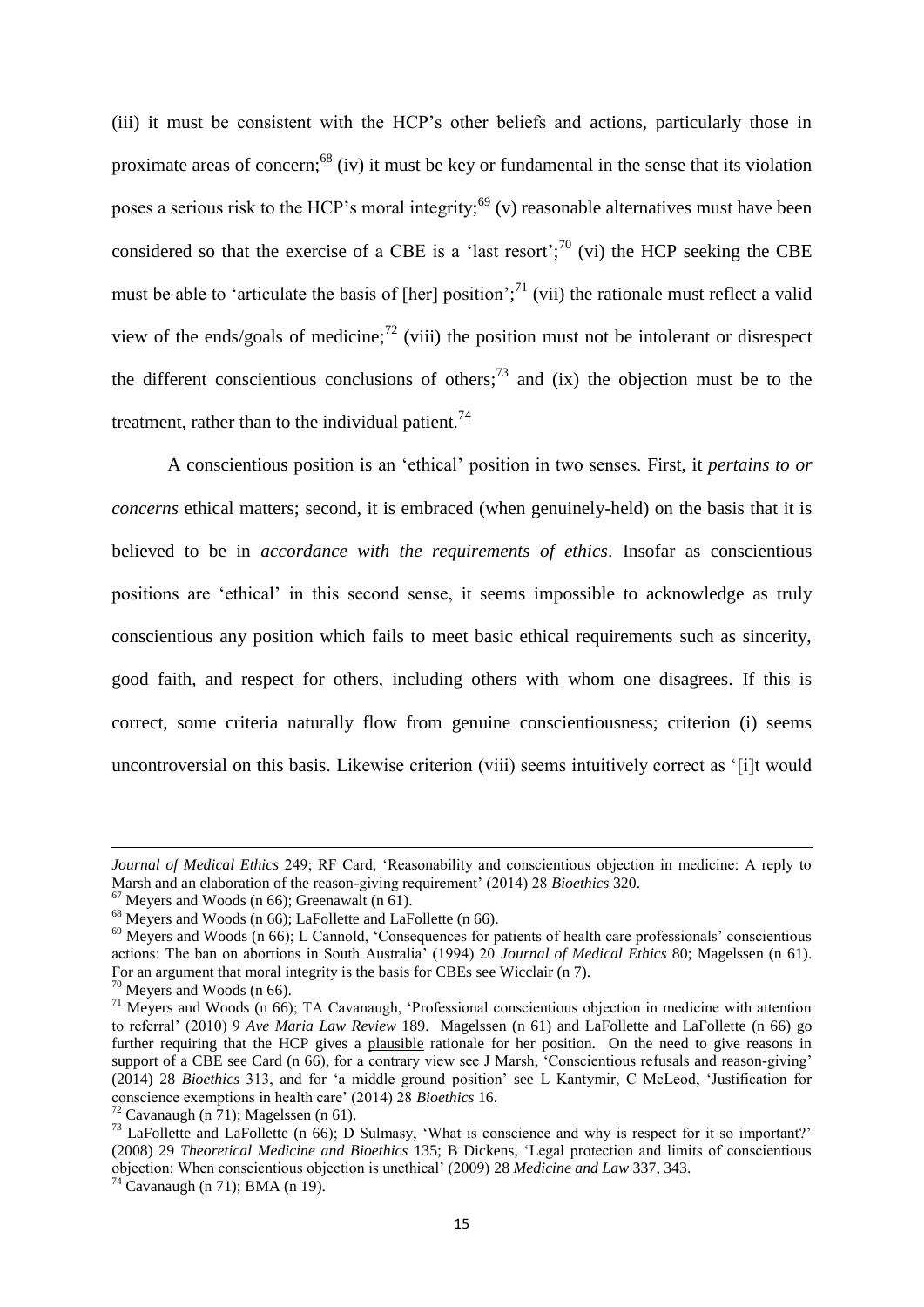seem unjust for a person to ask for tolerance for an intolerant belief. A moral system that tolerated intolerance would seem internally inconsistent'.<sup>75</sup>

Someone who is committed to behaving ethically should also be willing to make a good faith attempt to articulate her position upon request. A version of criterion (vi) is justified, therefore, although the emphasis must be on the HCP"s willingness to articulate and not on the *plausibility* of her rationale, since the latter depends on the receptiveness of the audience and not the conscientiousness of the position. Conscience is an element of moral agency; a matter of reflection, deliberation, and judgement. As such, a good faith exercise of conscience ought to include a willingness to *try* to externalise these processes in order to alleviate any legitimate concerns about the subjective elements of conscience, particularly fears that some HCPs may exploit CBEs by making false claims.<sup>76</sup> While criteria (i), (vi) and (viii) emerge from the very *nature* of conscientiousness, criterion (iv) emerges from the *purpose* of a CBE. Insofar as CBEs are justified by the need to protect integrity, they can only be justified when there is a reasonable prospect of an integrity violation. Whether there is such a thing as a "trivial" violation of conscience, or whether all violations of conscience impact on integrity to some extent, is beyond the scope of this paper. Nevertheless, if the raison d"être of CBEs is the protection of integrity then the prospect of an integrity violation should be regarded as a criterion for the availability of a CBE.

The remaining criteria are problematic in various ways. It seems too onerous to require that the position held must fit within a coherent system of ethical belief (criterion (ii)); who can claim that her ethical beliefs are coherent, or form a 'system' at all? It is also unclear *why* a conscientious position must be located within a coherent system to be valid. Requiring such might privilege religious objections which occur against a consistent doctrinal framework over secular ethical objections. Arguably, there is at least a *danger* that a

 $75$  Sulmasy (n 73) 146.

 $76$  Of particular note are the examples recounted by Meyers and Woods (n 66).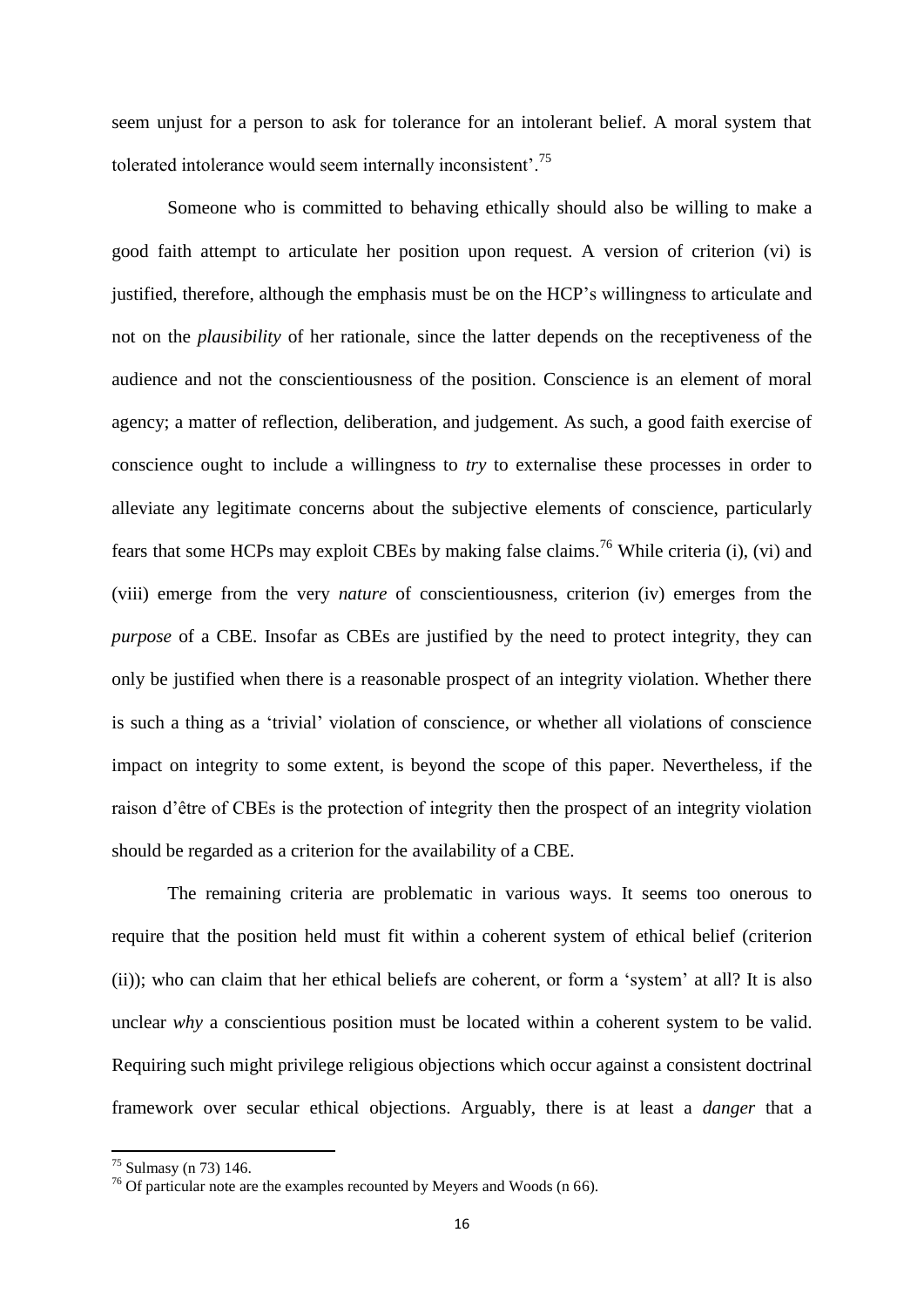coherence requirement may cause those who cite the doctrinal position of a major world religion as the basis for their objections to benefit from an implicit presumption of coherence.

Criterion (iii), consistency with the HCP"s other beliefs and actions, seems to envisage an unduly high level of scrutiny of individuals" inner lives. If the rationale is that only those who manage consistently to live up to all or most of their moral ideals ought to be able to access CBEs, then it is too demanding. Given the negative consequences that have been associated with integrity violation,  $7\overline{7}$  limiting protection in this way is prejudicial. Alternatively, if consistency is envisaged here as evidence of sincerity, then this is already covered in criterion (i), (the position held must be sincere). What if a HCP has two views which appear inconsistent but which she is satisfied she can justify? What if she opposes the destruction of embryos in IVF because she regards foetal and embryonic human life as valuable, but supports abortion in certain circumstances because she believes that, in the latter context, the interests of the woman take precedence? Or, she may oppose 'social' abortions but support abortion in other situations. Are these positions consistent (because she can explain them) or inconsistent (because she seems to be upholding the sanctity of life in some cases and derogating from it in others)? If she cites a religious faith as any part of the justification for her position, is her consistency to be judged in terms of how consistently she applies its doctrines in other areas of her life?

Criterion (v), requiring that the exercise of a CBE be a last resort, is difficult to understand. If a HCP judges that participation in a particular practice will damage her integrity, the only thing that will avoid the damage is avoiding participation. What other options could be explored before she concludes that she is going to have to avail herself of a CBE as a "last resort"? Criterion (vii), requiring that the CBE must reflect one view of the

<sup>&</sup>lt;sup>77</sup> Including 'guilt, shame, or loss of self-respect': AHM Antommaria, 'Conscientious objection in clinical practice: Notice, informed consent, referral, and emergency treatment" (2010) 9 *Ave Maria Law Review* 81, 83; and 'anger, anxiety, guilt, sorrow, frustration, and/or helplessness': S Davis, V Schrader, MJ Belcheir, "Influencers of ethical beliefs and the impact on moral distress and conscientious objection" (2012) 19 *Nursing Ethics* 738, 739.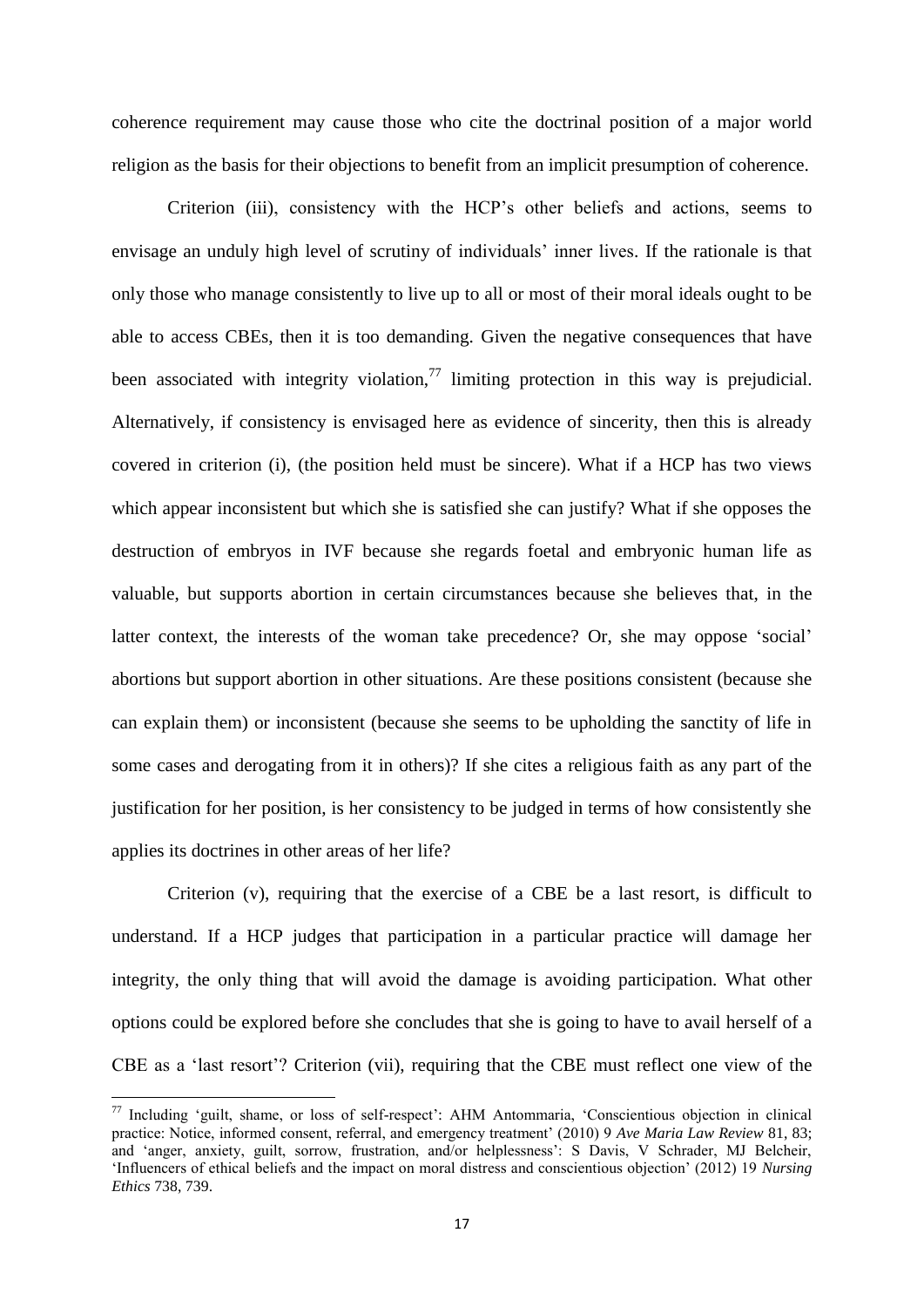ends/goals of medicine, seems to demand that HCPs suspend their personal ethical commitments while at work. But this undermines the very value (integrity) which conscience provisions aim to protect. Integrity must, by definition, abhor the kind of compartmentalisation which would deny anything other than a "medical" rationale for a healthcare refusal. Indeed, an ability to cast off or suspend one"s personal commitments is ethically suspect, and raises serious doubts about integrity and commitment. Healthcare is an *inescapably* moral enterprise,<sup>78</sup> and integrity and commitment are essential to it.<sup>79</sup> As such, it is those HCPs who *lack* these qualities who are unfit to perform their roles, and not those who permit personal commitments to inform their professional practice. As Curlin and others remark, "[p]atients will not be well-served by moral automatons who shape their practices, without struggle or reflection, to the desires of patients and the dictates of whatever regime is currently in power'.<sup>80</sup>

Finally, criterion (ix), which requires that the 'objection' be to the treatment and not to the patient, has some intuitive appeal. It is central to any ethical position that certain *practices* must incur disapproval and be rejected, but responding ethically to other *people* means embracing not rejecting them, and treating them with respect *even where* we disagree with them about fundamental ethical issues or disapprove of their actions. Therefore, a stipulation that HCPs may object to "practices but not persons" appears reasonable. Imagine, however, that a HCP seeks a CBE from participating in so-called "social abortions", although she does not disapprove of abortion where the woman"s life or health is at immediate and serious risk. Is that an objection to the practice or the patient? It could surely be construed as either. A non-discrimination criterion might be workable if it could be formulated so as to

 $78$  D Weinstock, 'Conscientious refusal and health professionals: Does religion make a difference?' (2014) 28 *Bioethics* 8, 11.

<sup>79</sup> A Asch, "Two cheers for conscience exceptions" (2006) 36 *Hastings Center Report* 11.

<sup>80</sup> FA Curlin, RE Lawrence, JD Lantos, "The authors reply" (2007) 356 *New England Journal of Medicine* 1891, 1892.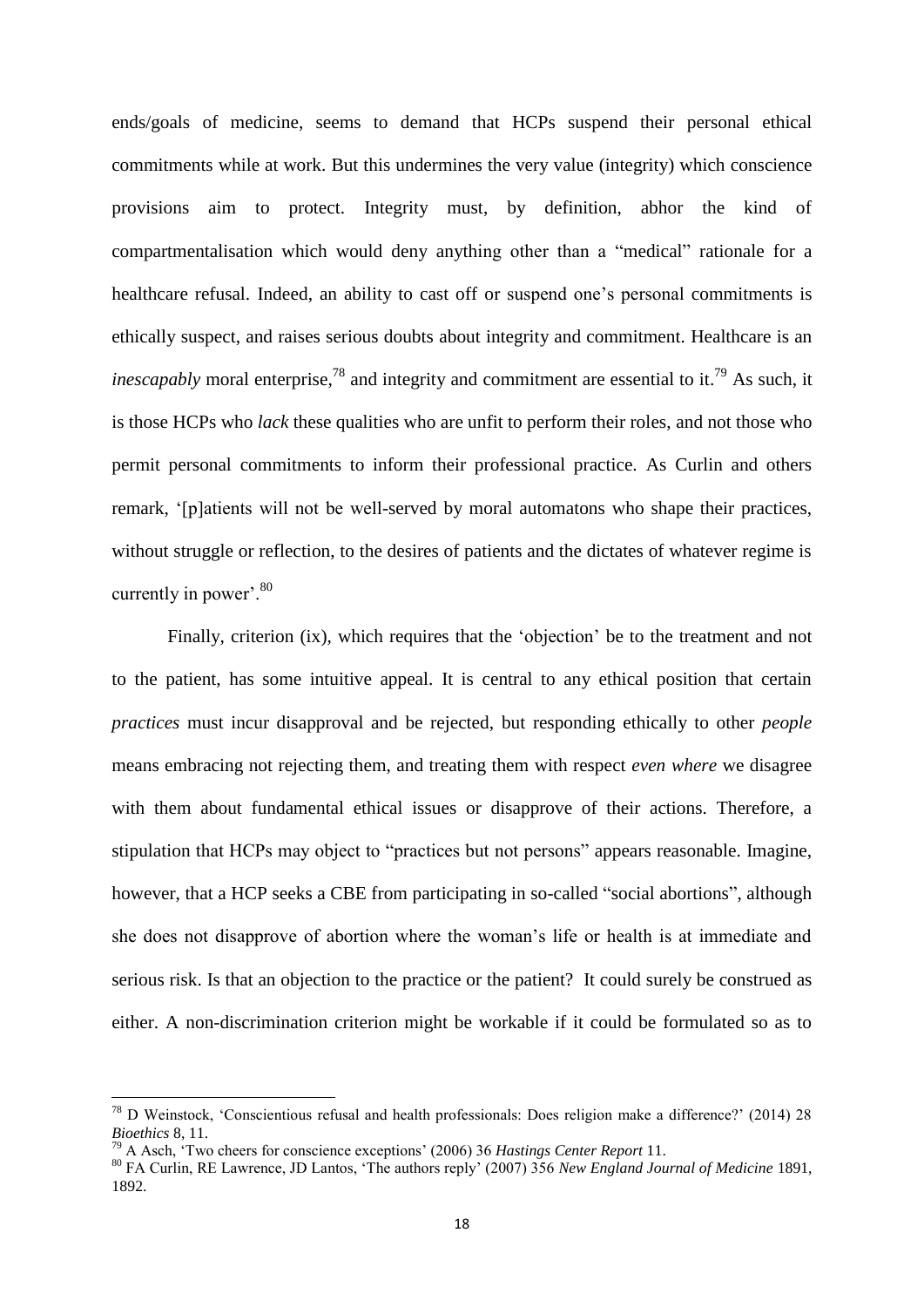refer specifically to non-discrimination on the grounds of sex, race, religion, or sexual orientation, but framed in terms of an objection to a "practice not a patient" it is too vague.

From all of the above, we suggest that at least four criteria delineate the boundaries of what can properly be called a "conscientious" position, because they are either presupposed by the very *nature* of conscientiousness (1-3), or are entailed by the *purpose* of CBEs as being to protect the integrity of HCPs (4):

1. The position must be sincere (the "sincerity criterion"),

2. The HCP seeking the CBE must be able to articulate the basis of her position (the "articulation criterion"),

3. The position must not be intolerant and must not disrespect the conscientious position of others (the "tolerance/respect criterion"), and

4. The belief at stake must be key or fundamental so that its violation poses a serious risk to the HCP"s moral integrity (the "integrity criterion").

#### *C. Duties of HCPs exercising a CBE*

A number of duties have been proposed as properly belonging to HCPs who seek to exercise CBEs, including duties to (i) behave with sensitivity and respect toward patients, (ii) avoid creating unnecessary burdens for patients and colleagues, (iii) treat in an emergency, (iv) disclose conscientious positions in advance, (v) articulate one"s position, (vi) provide other care, (vii) understand one"s own position, (viii) perform some alternative form of publicbenefiting professional service, (ix) refer, and (x) inform patients of their treatment options. We suggest that just as a claim can only be conscientious if certain *criteria* are fulfilled, some *duties* are entailed by the conscientious character of a CBE and can be accepted relatively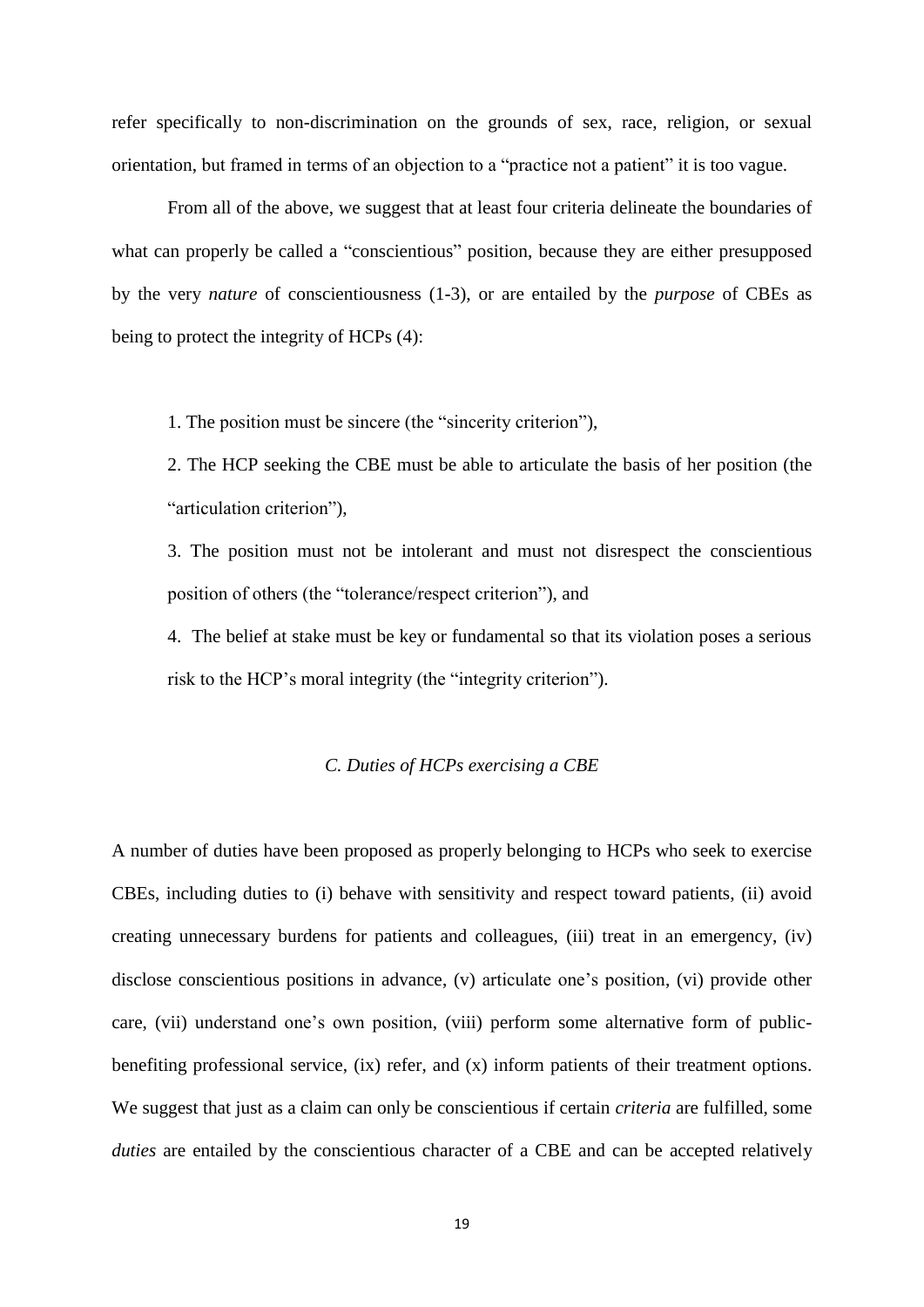quickly and straightforwardly. Other proposed duties can be accepted only after some clarification and qualification, and some claimed "duties" ought not to be regarded as duties at all.

# *1. Duties clearly entailed by the conscientious character of a CBE*

The duty to behave respectfully toward others is a general (arguably the *most* general) ethical duty. One of us has observed, in another context, that all ethics is, ultimately, about requiring us to respond appropriately to the vulnerability of others, since "[i]t is vulnerability … our own, and that of others … that "provokes" us to become ethical beings, capable of ethical responses  $\ldots$  in the absence of vulnerability, there would (could) be no ethics<sup> $\frac{81}{10}$ </sup> In the healthcare setting, where vulnerability is often heightened and relationships are asymmetric in obvious ways, the general duty of respect comes into sharp focus. With regard to CBEs, there is a risk that patients may be distressed or feel judged or criticised by the knowledge that a HCP has declined to provide the treatment they seek. Magelssen acknowledges that "the moral criticism of the patient"s intention implicit in conscientious objection may be ineradicable', but 'it may certainly be diminished in force' if HCPs communicate their views 'non-confrontationally and with sensitivity towards the vulnerable patient'. $82$  Thus, as a minimum:

the conscientious objecting professional incurs duties of sensitive, empathic counselling and explanation to any patient or their proxy who asks for a service that could be expected in her situation but that the particular professional will not perform.<sup>83</sup>

<sup>81</sup> M Neal, ""Not gods but animals": Human dignity and vulnerable subjecthood" (2012) 33(3) *Liverpool Law Review* 177-200,188.

 $82$  Magelssen (n 61) 20.

 $83$  Asch (n 79) 11.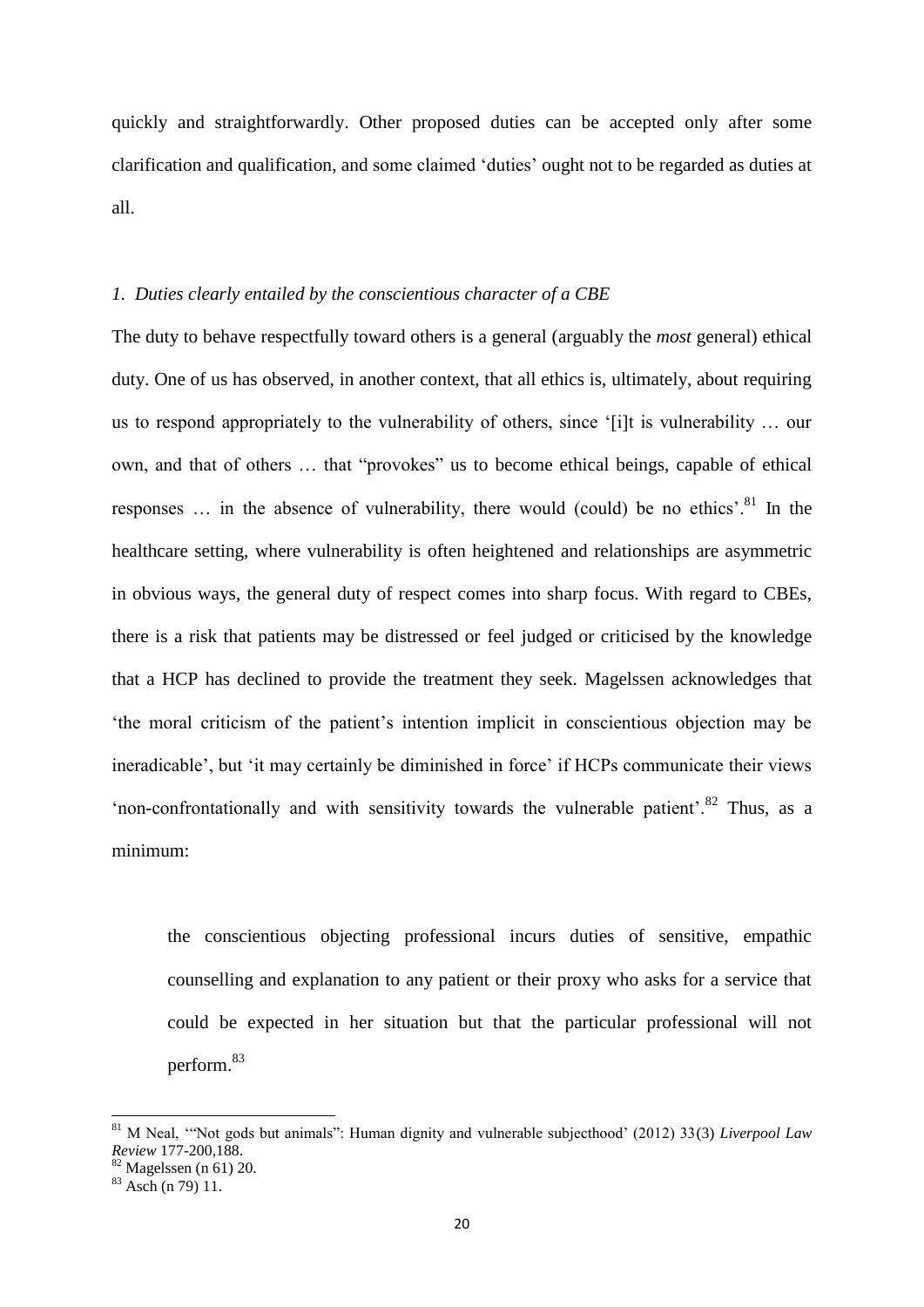The duty to behave with sensitivity and respect towards patients, duty (i), arises fairly straightforwardly from the ethical nature of a conscientious position, and overlaps with the criteria which are entailed by genuine conscientiousness; particularly the tolerance/respect criterion (criterion 3).

Furthermore, the general duty of respect to others from which this first duty flows also gives rise to duty (ii), to avoid creating unnecessary burdens for patients and colleagues. In Magelssen's view, the HCP who exercises a CBE has an active duty to reduce any burden for patients because "this would signal that his objection is based on a noble moral motive – the protection of his own integrity – and that he has not lost sight of his duty to promote the patient's interests.<sup>84</sup> A genuinely conscientious HCP acting out of a sense of ethical obligation can, thus, be expected not to create *unnecessary* burdens for patients and colleagues. An important caveat here is that not all burdens will be "unnecessary"; accommodating CBEs will *inevitably* entail some management consequences which *necessarily* burden patients and colleagues to a degree.

Regarding the duty to treat in an emergency, duty (iii), there is a broad consensus that CBEs do not extend to medical emergencies, so that in an emergency a HCP who is ordinarily exempt from providing certain treatment(s) becomes *obliged* to treat.<sup>85</sup> Going further, Magelssen insists that 'a healthcare worker's objection to providing potentially lifesaving treatment should not be accepted<sup> $36$ </sup> and Sulmasy accepts that 'likely and imminent risk of actual illness or injury' is sufficient reason to 'compel conscience', notwithstanding that "the grounds for contravening someone"s conscientious disagreement must be very

1

 $84$  Magelssen (n 61) 20.

<sup>85</sup> L Cannold (n 69) 80; T Beauchamp, J Childress, *Principles of Biomedical Ethics* (OUP: New York 3rd edn, 1993), 390; Morrison and Allekotte (n 5); Sulmasy (n 72); cf ED Pellegrino, "Commentary: Value neutrality, moral integrity, and the physician" (2000) 28 *Journal of Law, Medicine & Ethics* 78. This duty is reflected in section 4(2) of the Abortion Act 1967.

<sup>86</sup> Magelssen (n 61) 20.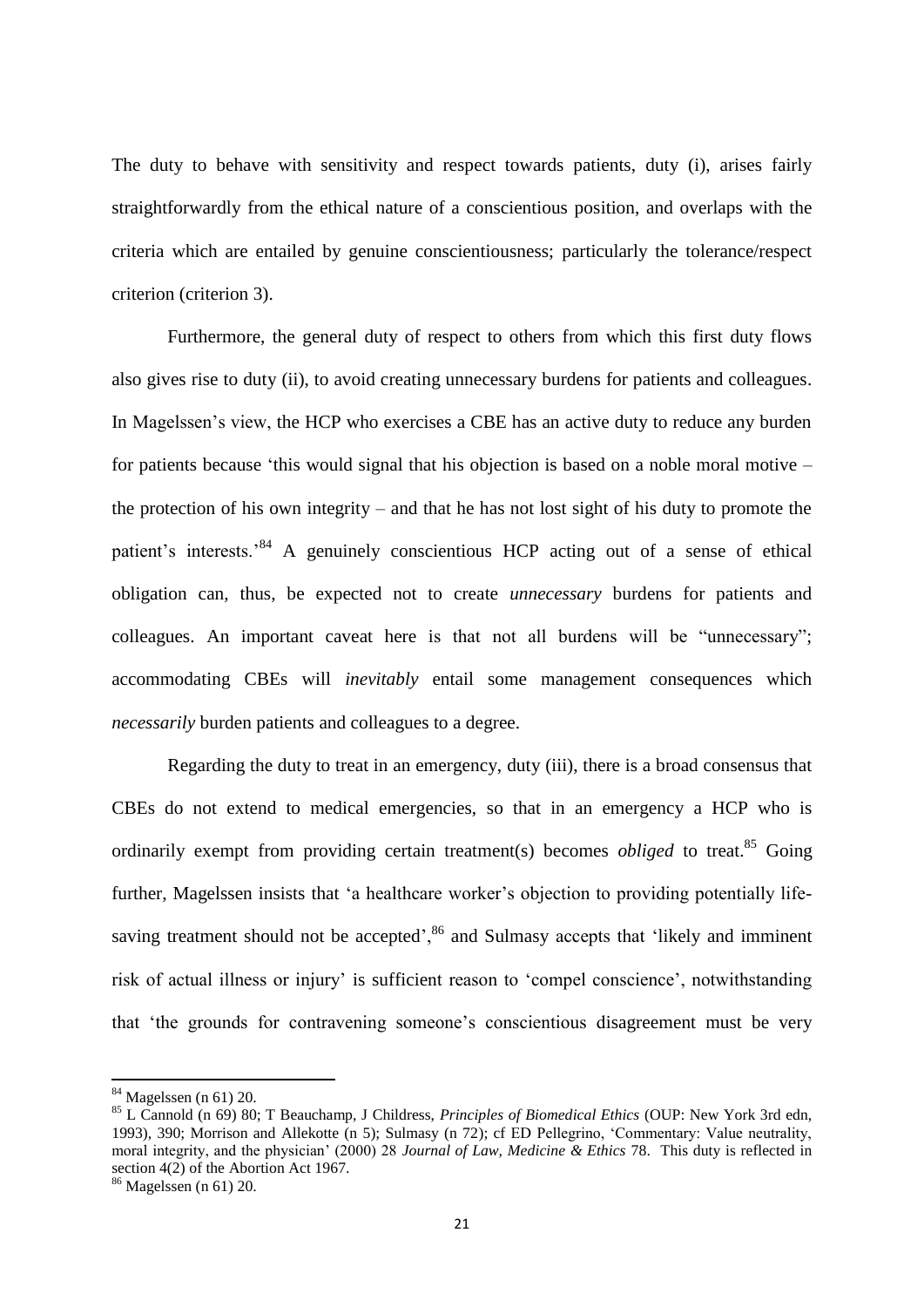strong" and that "inconvenience, psychological distress, or mild symptoms would not be sufficient'. $87$  CBEs should not be construed as permitting HCPs to refuse the relevant treatment where it is required in order to save a patient"s life or protect her from serious injury. A willingness to die for one's own principles may, in some circumstances, be heroic, but when a HCP is content for her *patients* to die (or be seriously injured) for her principles, then her conscience has become an end-in-itself and a liability.

## *2. Duties accepted with qualification*

Duty (iv), to disclose one"s conscientious position in advance, can be conceived narrowly (as requiring disclosure to current patients only),<sup>88</sup> or more widely to incorporate 'one's prospective and current patients, colleagues, employers, and relevant institutions, for example hospitals and insurance companies'.<sup>89</sup> Requiring advance notice to *patients* enables them to seek an alternative doctor if they wish,  $90$  but it may not work 'when patients need care quickly or when no one else can take over the task of the objecting professional'.<sup>91</sup> Where it is practicable, however, advance notice to patients decreases the possibility that a refusal will eventuate and 'disrupt the trust' between patient and  $HCP$ .<sup>92</sup> Such disclosure might include a courteous explanation of 'why certain procedures are not morally acceptable' to the HCP, $93$ but although "a considerate and considered answer" should be given when a patient *requests* an explanation, "[patients] who are not interested ought not to be treated as captive

 $\overline{a}$ 

<sup>87</sup> Sulmasy (n 73) 146.

<sup>&</sup>lt;sup>88</sup> Proposed by, e.g., Pellegrino (n 85) 78; TD Harter, 'Toward accommodating physicians' conscientious objections: An argument for public disclosure" *Journal of Medical Ethics* 1,1: published online first 24 February 2014, doi:10.1136/medethics-2013-101731.

<sup>89</sup> Cavanaugh (n 71) 204.

 $90$  Pellegrino (n 85) 79.

<sup>&</sup>lt;sup>91</sup> R Dresser, 'Professionals, conformity, and conscience' (2005) 35 *Hastings Center Report* 9, 9.

 $92$  Antommaria (n 77) 97.

 $93$  Pellegrino (n 85) 79.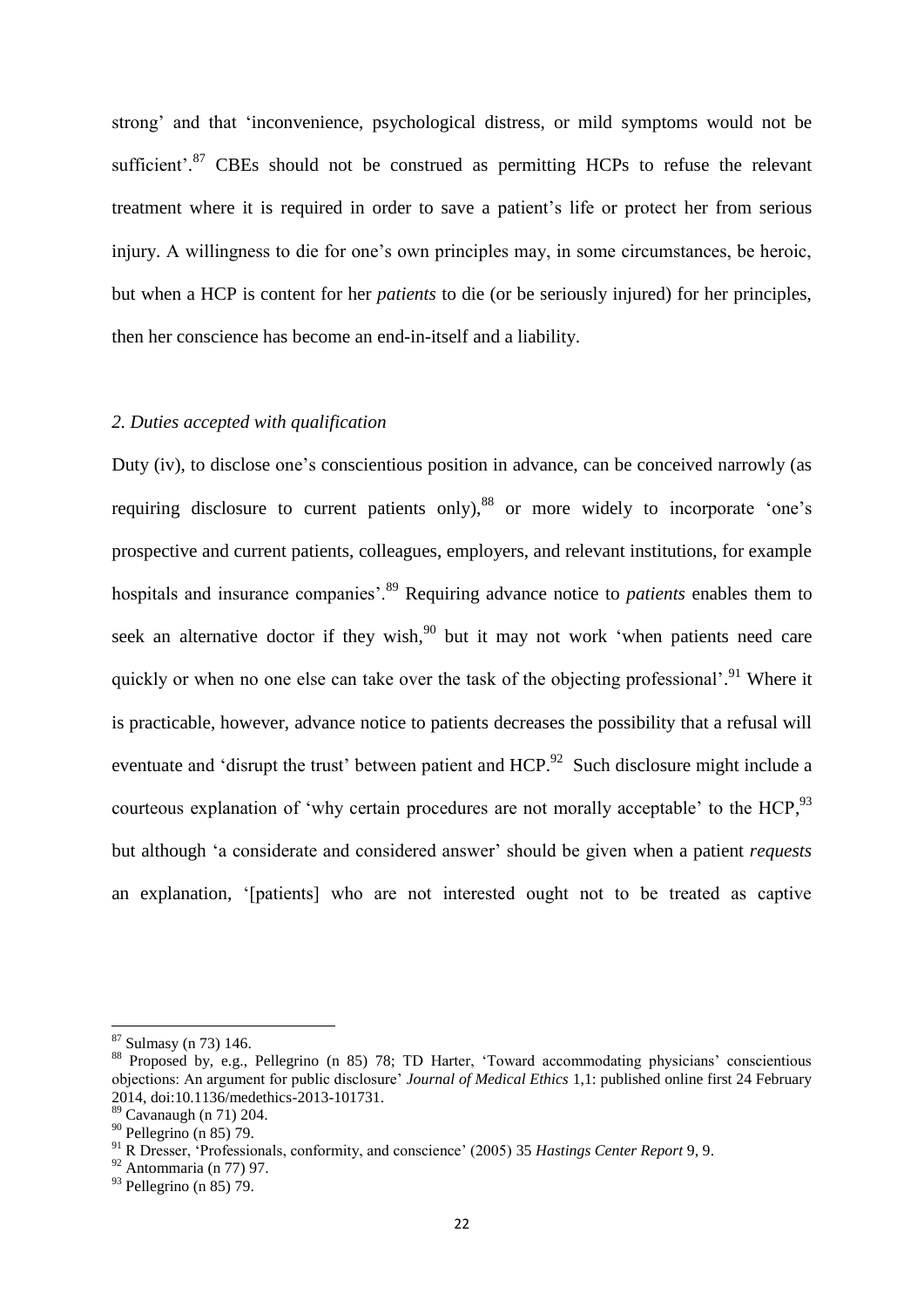audiences<sup>". 94</sup> Disclosure to *employers* "allow[s] institutions to prepare for individual refusals ... and put a system in place to guarantee seamless delivery of care'.<sup>95</sup>

Disclosure may not always be in the *patient's* best interests, <sup>96</sup> however, and a practice of disclosure may create risks for HCPs.<sup>97</sup> When an issue is as divisive as (say) abortion, publicly identifying objectors and non-objectors may leave each group vulnerable to attack from extremists on the "other side". Disclosure necessitates a balancing exercise in which the potential disadvantages of non-disclosure for patients and institutions are weighed against the potential risks for HCPs of having a disclosure requirement. The outcome of such an exercise is likely to be different in different social contexts. In England and Wales the abortion debate, although robust, has (so far) been nonviolent, and the risks associated with disclosure are likely to be regarded as low. In the US, where HCPs have been murdered because of their roles as abortion providers, disclosure must be regarded as higher risk.<sup>98</sup> Thus, although a duty of disclosure is *indicated* by the values of honesty and respect for others, disclosure should only be *required* if it is judged to be achievable without posing an unacceptable risk to the physical and psychological safety of HCPs.

We have suggested that willingness to articulate one's position is an indicator of genuine conscientiousness, and is one of the *criteria* for the existence of a CBE. Others have gone further and suggested that there is a *duty* to articulate on the part of HCPs who exercise CBEs (duty (v)). This claim has been expressed in the "genuineness requirement", of which Meyers and Woods<sup>99</sup> are the main advocates. Objectors '*must* demonstrate to outsiders (say a diverse committee) that their conscience is *genuine* – that is, a deep feature of their person

 $94$  Cavanaugh (n 71) 205.

<sup>&</sup>lt;sup>95</sup> Morrison and Allekotte (n 5) 183.

<sup>96</sup> Magelssen (n 61) 20.

 $97$  Harter (n 88).

<sup>&</sup>lt;sup>98</sup> George Tiller was shot and killed in 2009; see, for e.g., J Stumpe, M Davey, 'Abortion doctor shot to death in Kansas Church" *The New York Times* (New York, 31 May 2009).

 $99$  Meyers and Woods (n 66).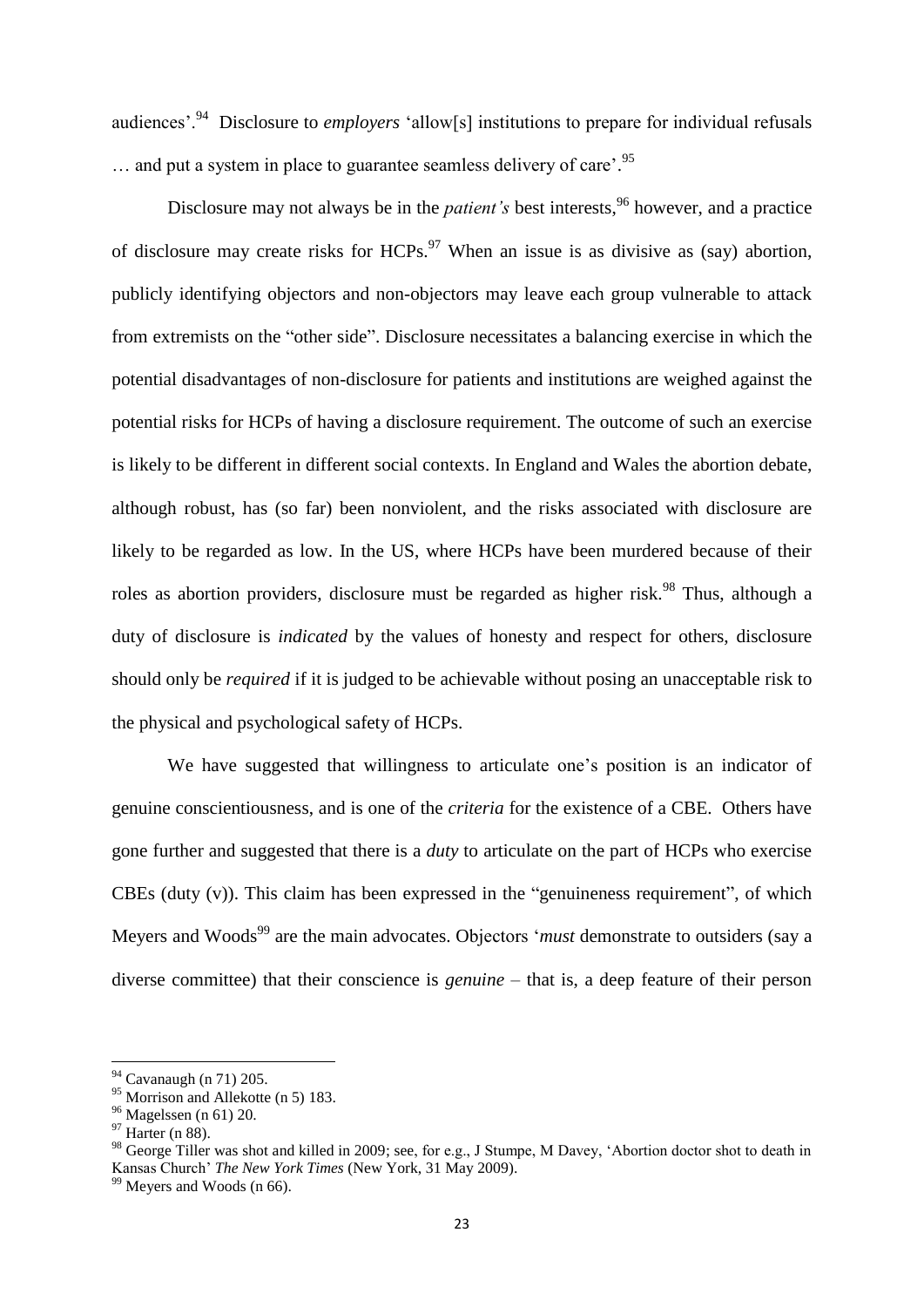and not a cover up for questionable biases or prejudices.<sup>'100</sup> In other words, they must prove "that having to perform the relevant duty would cause [the HCP] unwarranted moral and psychological distress'.<sup>101</sup> One problem with this is that refusals may be genuine but still unethical. If genuineness is the only requirement there is no basis on which to disallow, say, discriminatory refusals which meet that test.<sup>102</sup> Furthermore, it is questionable whether genuineness can be "proven" at all. A good actor may be able to convince her audience regardless of veracity, whereas someone with a genuine objection might struggle to convince due to inarticulacy, nerves, or diffidence.

Alternatively, the duty to articulate can be expressed as the "reasonableness requirement", advocated by Card, Cavanaugh and Magelssen,<sup>103</sup> according to which '[t]he objector must be capable of giving reasons accessible to others, in contrast to asserting an entirely personal stance'.<sup>104</sup> Under this requirement, those seeking CBEs would be obliged to cite 'good reasons ... reasons that others should accept'.<sup>105</sup> This version of the duty, it is claimed, precludes permitting exemptions grounded on baseless or discriminatory beliefs since 'conscientious objections motivated by such beliefs could not be reasonable'.<sup>106</sup> But how is "reasonableness" to be determined? Ought HCPs' views to be subject to a "reasonableness test", similar to the legal test of the reasonable clinician espoused in *Bolam*?<sup>107</sup> If so, the HCP seeking to exercise a CBE need only point to the existence of other HCPs who agree with her, and demonstrate that their shared position is, in essence, logically

 $100$  Marsh (n 71) 313, emphasis added.

<sup>&</sup>lt;sup>101</sup> Kantymir and McLeod (n 71) 18.

<sup>102</sup> Kantymir and McLeod (n 71) 20.

<sup>103</sup> Card (n 66); Cavanaugh (n 71); Magelssen (n 61).

<sup>104</sup> Cavanaugh (n 71) 191.

 $^{105}$  Kantymir and McLeod (n 71) 20.

 $106$  Kantymir and McLeod (n 71) 20.

<sup>107</sup> *Bolam v Friern Hospital Management Committee* [1957] 1 WLR 583.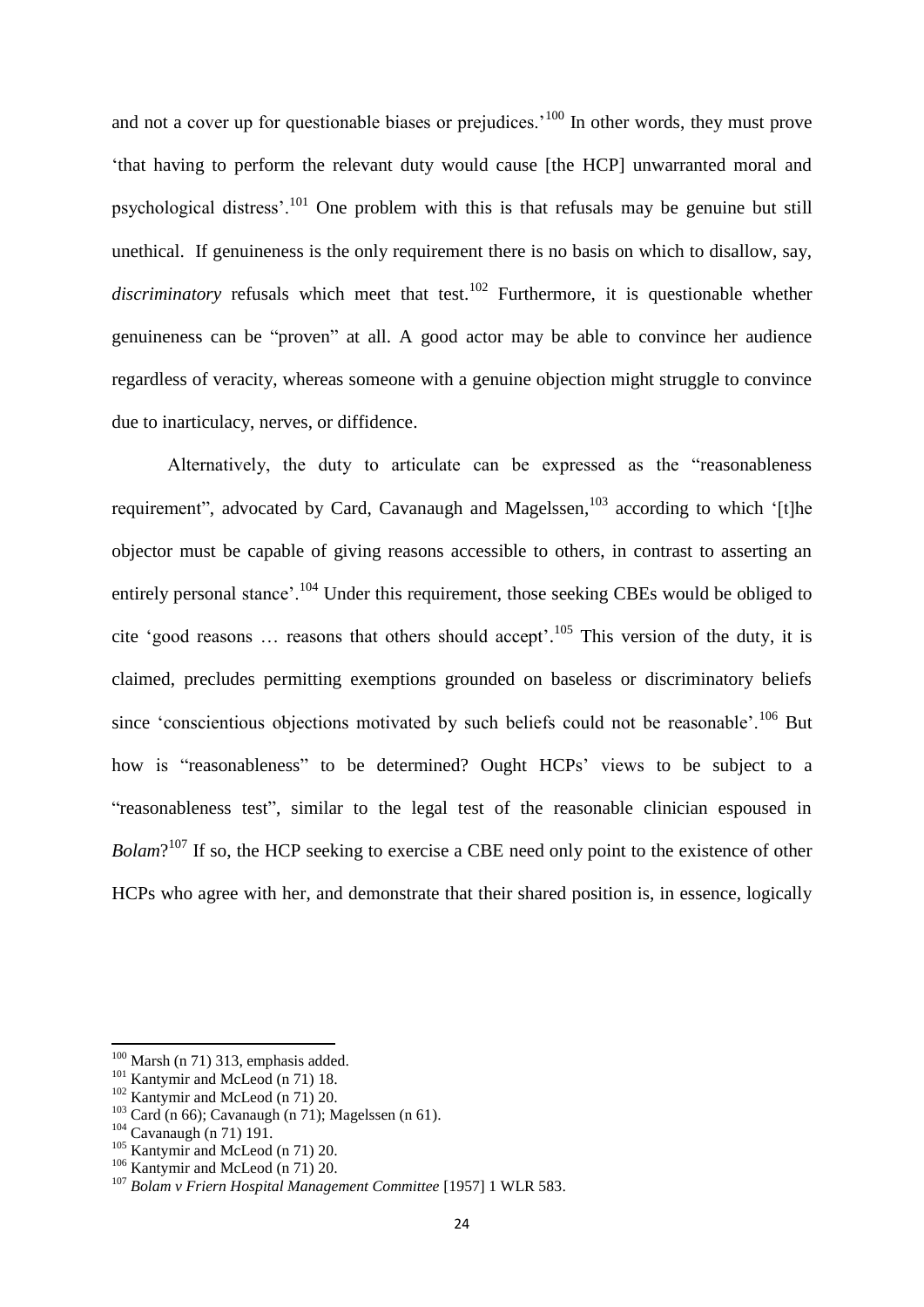defensible.<sup>108</sup> And what of metaphysical beliefs, such as that the human foetus possesses a soul? Can these ever form a 'reasonable' basis for a  $CBE$ <sup>109</sup> As Marsh observes:

arguably most refusals … are metaphysically or religiously based, meaning that they make little or no sense in the absence of certain controversial metaphysical or religious assumptions … when we are in contexts of metaphysical disagreement and we adopt a demanding public conception of rationality, refusals will likely never, or virtually never, be justified.<sup>110</sup>

Kantymir and McLeod suggest that while "[a] refusal should not have to be reasonable for the objector to receive some conscience protection … [a]t the same time, not every refusal that is genuine warrants an exemption'.<sup>111</sup> They propose a middle-ground position under which HCPs seeking exemption would be required to prove *either* reasonableness *or* genuineness, *and* to satisfy certain criteria, namely that 'patients will still get the care they need in a respectful and timely fashion, any empirical beliefs on which the objection rests are not baseless, and the moral or religious beliefs on which it rests are not discriminatory<sup> $112$ </sup>

All versions of the duty to articulate raise procedural questions. Meyers and Woods recommend that "a review board be established to evaluate claims of moral objection to providing abortions',<sup>113</sup> with its composition reflecting 'a diversity of racial, ethnic and religious beliefs and academic training … it should also include [representatives from] a range of disciplines'.<sup>114</sup> This process would begin relatively informally, as a discussion between the HCP and the committee, but could escalate to 'a court of competent jurisdiction'

<sup>108</sup> *Bolitho v City & Hackney Health Authority* [1997] 3 WLR 1151, HL.

 $109$  Marsh (n 71) 316.

<sup>&</sup>lt;sup>110</sup> Marsh (n 71) 316, emphasis in original.

 $111$  Kantymir and McLeod (n 71) 23.

 $112$  Kantymir and McLeod (n 71) 21.

<sup>&</sup>lt;sup>113</sup> Meyers and Woods (n 66) 118. Similarly, Kantymir and McLeod (n 71).

 $114$  Meyers and Woods (n 66) 119.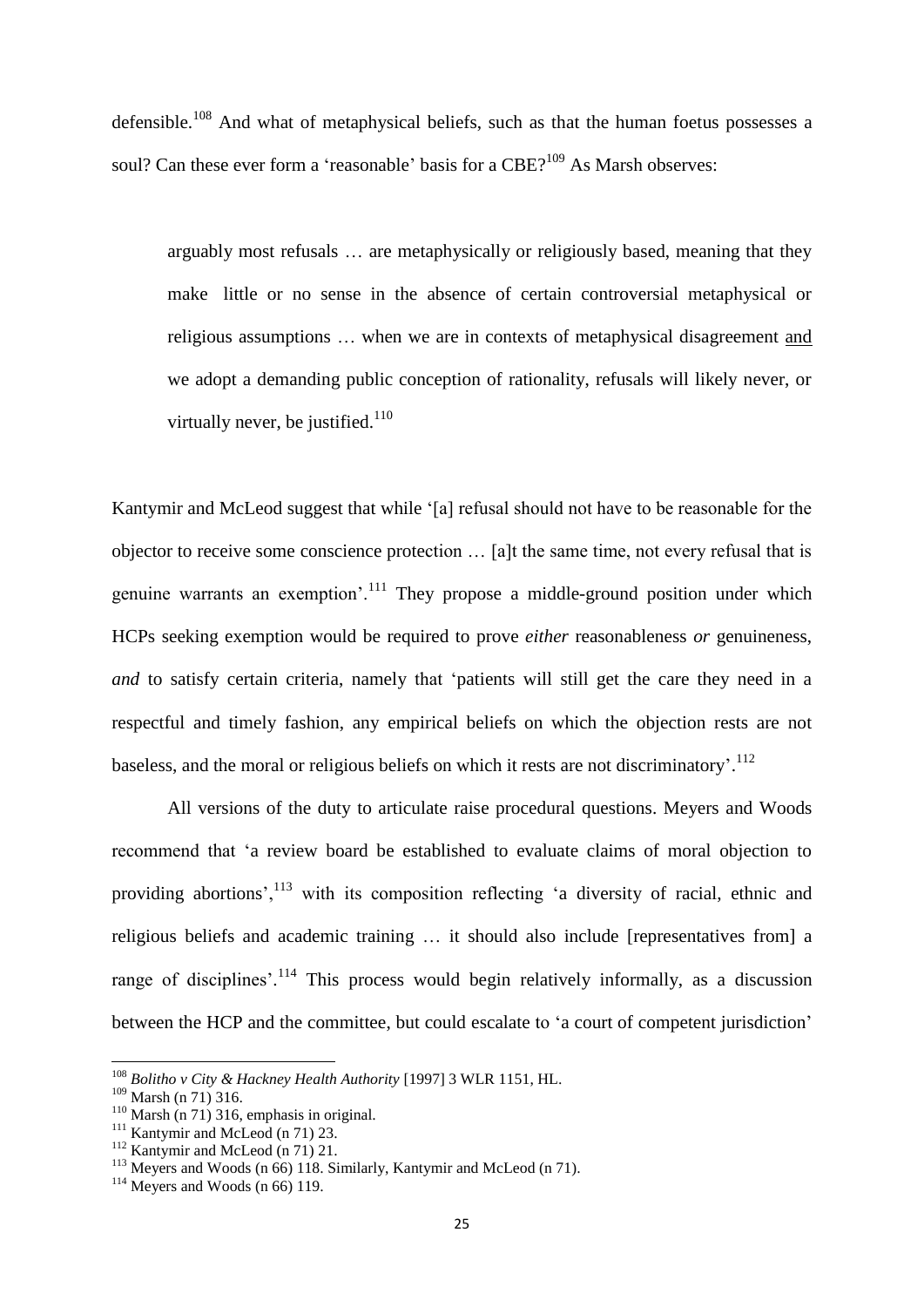with legal representation.<sup>115</sup> Although this procedure 'relies upon the adjudication of putatively normative reasons, which can be unreliable', <sup>116</sup> Kantymir and McLeod propose two ways of minimising arbitrariness or capriciousness. First, guidance for review panels in the form of a "handbook on discrimination that outlines the different ways in which sexism, racism, and the like can manifest themselves', $1^{17}$  and, secondly, an appeals process 'so that poor decisions of review boards could be overturned'.<sup>118</sup>

Although we agree that "the attempt to justify one"s views to others in a pluralistic society shows respect for others as equal citizens' and that 'reason-giving in front of a critical audience can be a helpful way of uncovering unjustified biases', $1^{19}$  we are not persuaded that a formal (and possibly adversarial) process leading to a "verdict" is desirable. In practice, the reason-giving process ought to look more like "reflecting aloud" than being "called to account". The point is to externalise the internal process of conscience (or try to) as a mark of sincerity and a gesture of respect for the moral community, and not to force a HCP to plead her case in a "draft board" process which "can be damaging to morale…cannot detect skilled liars, and ... may be incompetent or corrupt'.<sup>120</sup> Furthermore, a HCP may have a deep and genuine moral unease but lack the intellectual or verbal skills to narrate it impressively, or she may be motivated purely by religious humility or obedience. Protection for conscience should not be contingent upon an ability to convince or persuade; thus, we *cautiously* endorse a duty to articulate *providing that* the process is informal and reflective, and that the aim is mutual understanding rather than a "verdict".

1

<sup>&</sup>lt;sup>115</sup> Meyers and Woods (n 66) 119.

 $116$  Kantymir and McLeod (n 71) 22.

 $117$  Kantymir and McLeod (n 71) 23.

 $118$  Kantymir and McLeod (n 71) 22.

 $119$  Kantymir and McLeod (n 71) 318.

 $120$  Dresser (n 91) 10.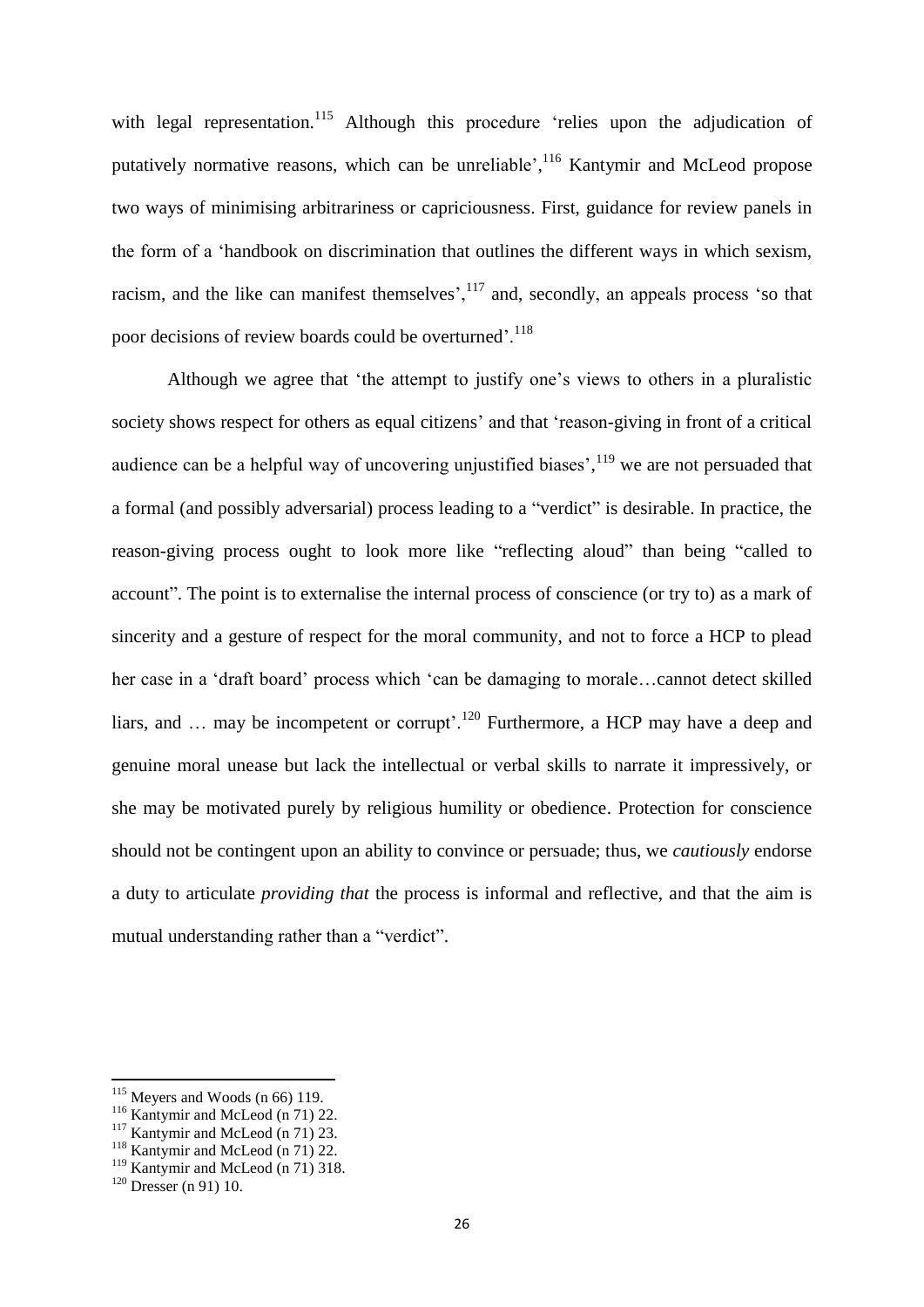Cavanaugh maintains that "conscientious objector status bears exclusively on the patient's contested request; it does not relate to the *other care* the physician, nurse, or pharmacist provides for the patient.<sup>'121</sup> Duty (vi), to provide other care, requires careful enunciation. While we endorse a general duty along these lines, in practice the boundary between the contested treatment and "other care" can be fiercely contested. It is crucial, therefore, to uphold the duty of providing other care in a way that avoids violating the integrity of HCPs, either by effectively requiring their participation in the objectionable activity, or by forcing them into complicity (see our discussion under 3 below). Recent litigation in the UK courts concerning the interpretation of section 4 of the Abortion Act 1967 highlights how thin the boundary between contested treatments and "other care" can be.<sup>122</sup> "Good conscience" may well demand that a HCP does not participate *in any way* in a practice held to be deeply immoral, and has been argued to cover such supposedly remote participation as "delegation, supervision, and support'. $^{123}$ 

Recalling the fundamental ethical duty to respond appropriately to the vulnerability of others, we suggest that a genuinely ethical position cannot entail a lack of compassion or care. Good conscience never demands that a HCP avoid feeding, toileting, comforting, listening, and other basic acts of care. Even if I regard the treatment a patient is receiving as immoral, it cannot be immoral for me to dry her tears if she is distressed, fetch her a glass of water if she is thirsty, or adjust her pillows if she is uncomfortable. It would be immoral *not* to do these things. Thus, the duty to provide other care, short of participation in the contested treatment, arises directly from the ethical nature of a conscientious position.

 $121$  Cavanaugh (n 71), 206, emphasis added.

<sup>122</sup> *Greater Glasgow Health Board v Doogan & Anor* [2014] UKSC 68, which concerns whether the "supervision, delegation, and support" of staff directly involved in the abortion process constitutes the kind of "participation" from which a HCP can be exempted under section 4(1) of the Abortion Act 1967. See M Neal, "Commentary: The scope of the conscience-based exemption in section 4(1) of the Abortion Act 1967: *Doogan and Wood v NHS Greater Glasgow and Clyde Health Board* [2013] CSIH 36" (2014) 22 *Medical Law Review* 409 for commentary on an earlier stage of the litigation.

<sup>123</sup> *Doogan* (n 122).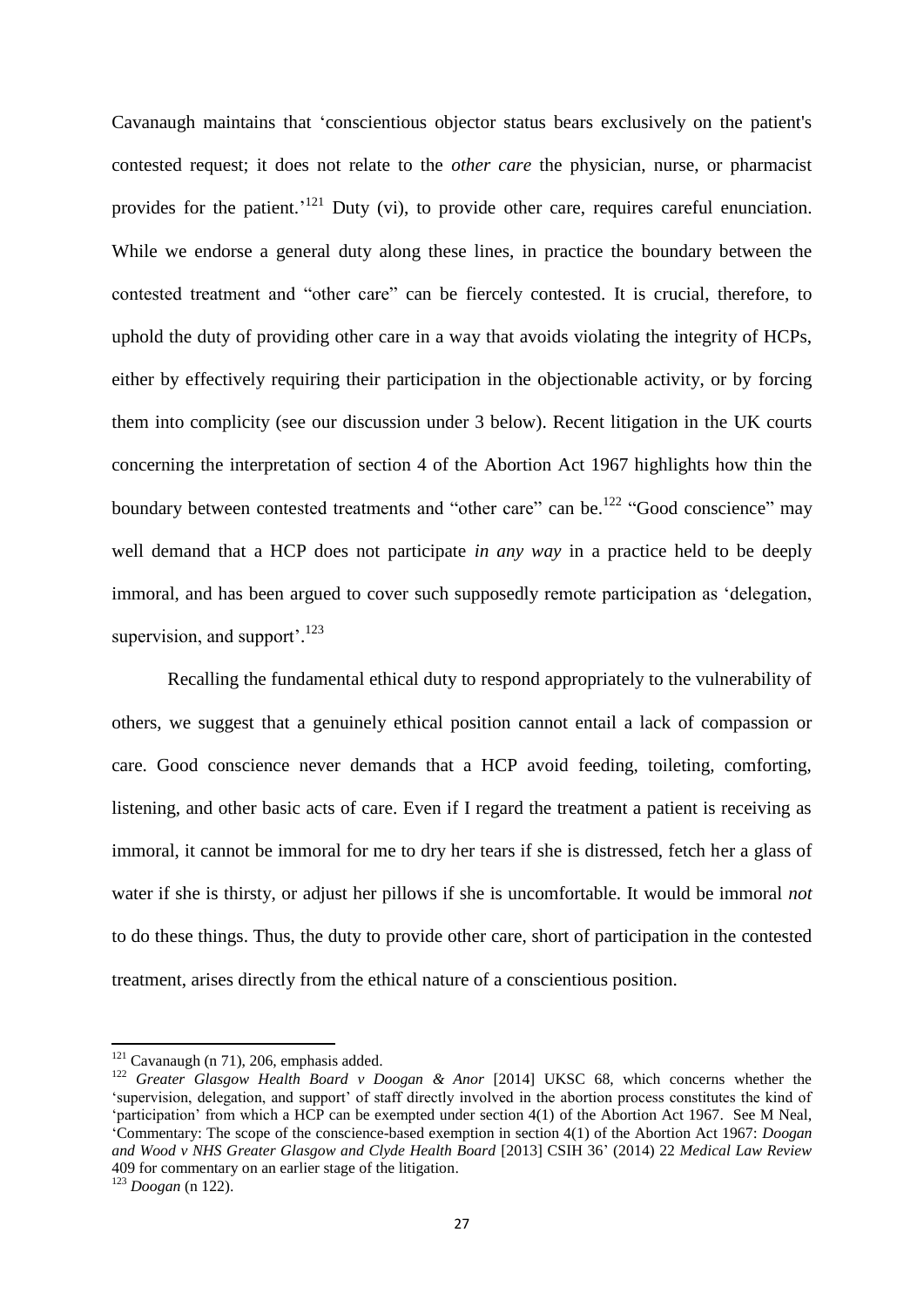## *3. "Duties" which ought to be rejected*

Regarding duty (vii), to understand one"s own position, Pellegrino suggests that "moral maturity is part of integrity and requires knowing which acts destroy moral integrity and which do not', and that 'physicians who lay claim to moral integrity are obliged to comprehend their own beliefs sufficiently well to know when they can compromise and when not'.<sup>124</sup> We have already proposed that willingness to articulate one's position is not only a criterion for the validity of CBEs (criterion (2)), but also a duty for those who exercise them (duty (v)). These articulation requirements provide sufficient prompt to reflect, selfscrutinise, and understand one's reasons: who, knowing she may be called upon to explain her position, will not reflect upon it privately in advance? An additional duty to understand one"s own position is unnecessary, and runs the risk of being interpreted as a "duty to be sure." An ethical position can be genuine, reasonable, and authentically conscientious, and yet lack precision around the edges. As such, a conscience claim should not be regarded as lacking in maturity or credibility simply because the individual who makes it acknowledges areas of doubt. Indeed, a cautious approach which acknowledges that we are not always certain of our moral responsibilities in hard cases might be regarded as *evidence* of maturity. The sincerity criterion (1) is also relevant here. It would be regrettable if individuals making claims of conscience were incentivised to downplay any doubt in order to pass a certainty test, rather than being encouraged to articulate their positions sincerely within a mutuallyrespectful exchange.

Meyers and Woods suggest that where a HCP has been granted a CBE from participation in a practice, she has a duty to compensate for her exemption by undertaking some other alternative 'public-benefiting' service (duty (viii)).<sup>125</sup> We are unpersuaded by this for two reasons. First, it has unpleasant punitive overtones. The phrase 'public service' is

 $124$  Pellegrino (n 85) 80.

 $125$  Meyers and Woods (n 66) 119.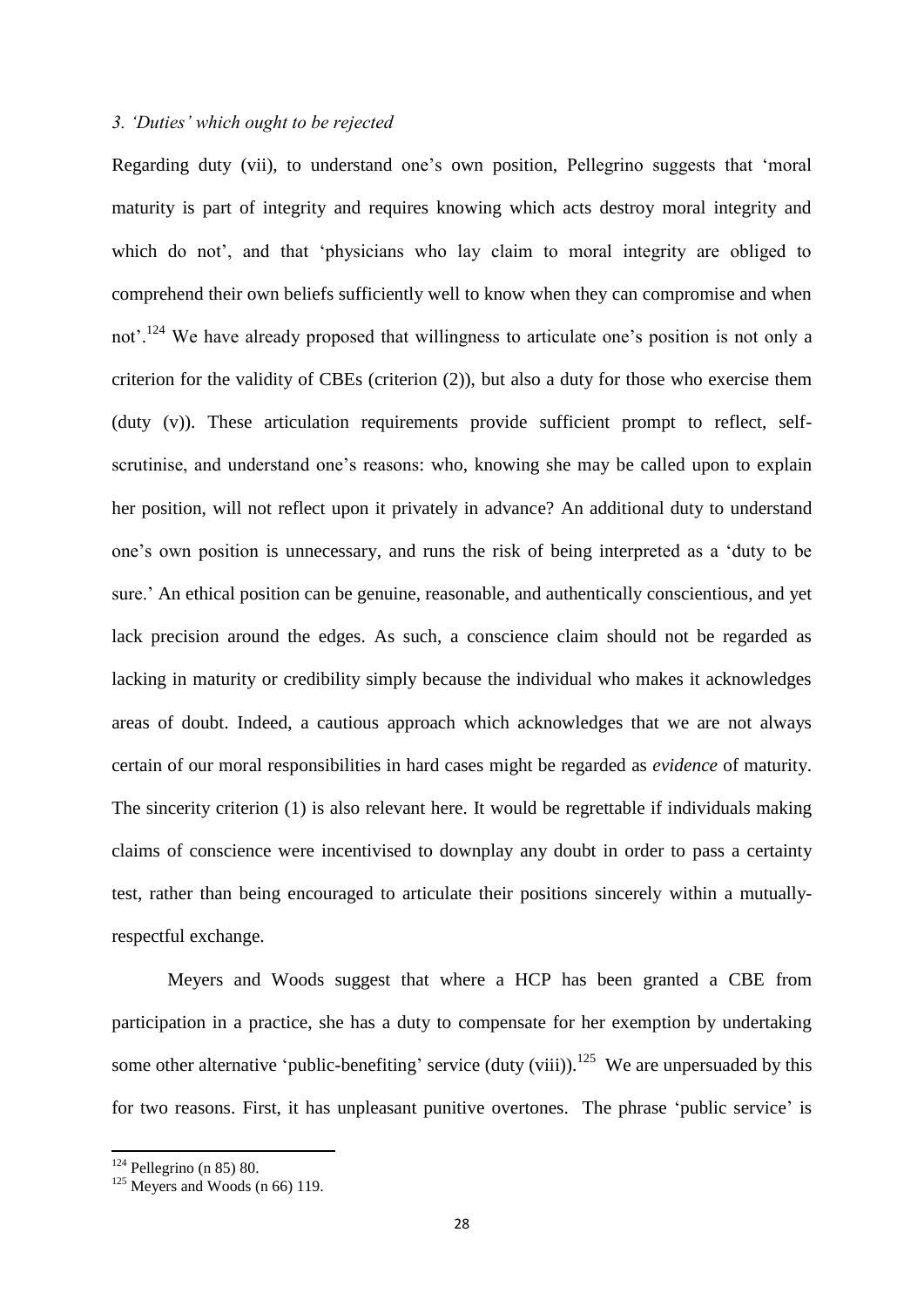redolent of reparation or sentencing, and, as such, carries the implication that the HCP who exercises a CBE is guilty of a failing or offence, as opposed to being a reflective moral agent striving to preserve her integrity. Second, in practice employees who cannot or will not perform one task will *inevitably* be redeployed to other tasks in line with their skills, seniority, and (if applicable) their contract. Such redeployment is normal activity and not an "alternative public-benefitting professional service". It is difficult to imagine how any of a HCP"s duties in a national health service could *avoid* being "public-benefitting". How would we distinguish an employee's ordinary, everyday public-benefitting activities from her "alternative" activities? If an employee was redeployed in a way *not* befitting her skills in order to underline the fact that she was now engaging in her "compensatory" activities, this would be a misuse of resources and compound the sense that a punishment was being meted out. This, in turn, would issue a powerful negative message about how conscience is regarded in the healthcare context.

Duties (ix), to refer, and (x), to inform patients of their treatment options, both encounter the serious obstacle of complicity in wrongdoing. It has been claimed that "the status quo on conscientious objection in medicine' is that HCPs can exercise CBEs provided they make a referral to another HCP.<sup>126</sup> We have noted that in England and Scotland at least, a duty of "prompt referral" is imposed by secondary legislation on those who contract with the NHS. In her judgment in *Doogan*, Lady Hale reasserted the duty to refer in her *obiter* remark that:

it is a feature of conscience clauses generally within the health care profession that the conscientious objector be under an obligation to refer the case to a professional who

 $126$  Kantymir and McLeod (n 71) 17. Also, Marsh (n 71) 314; Asch (n 79) 11.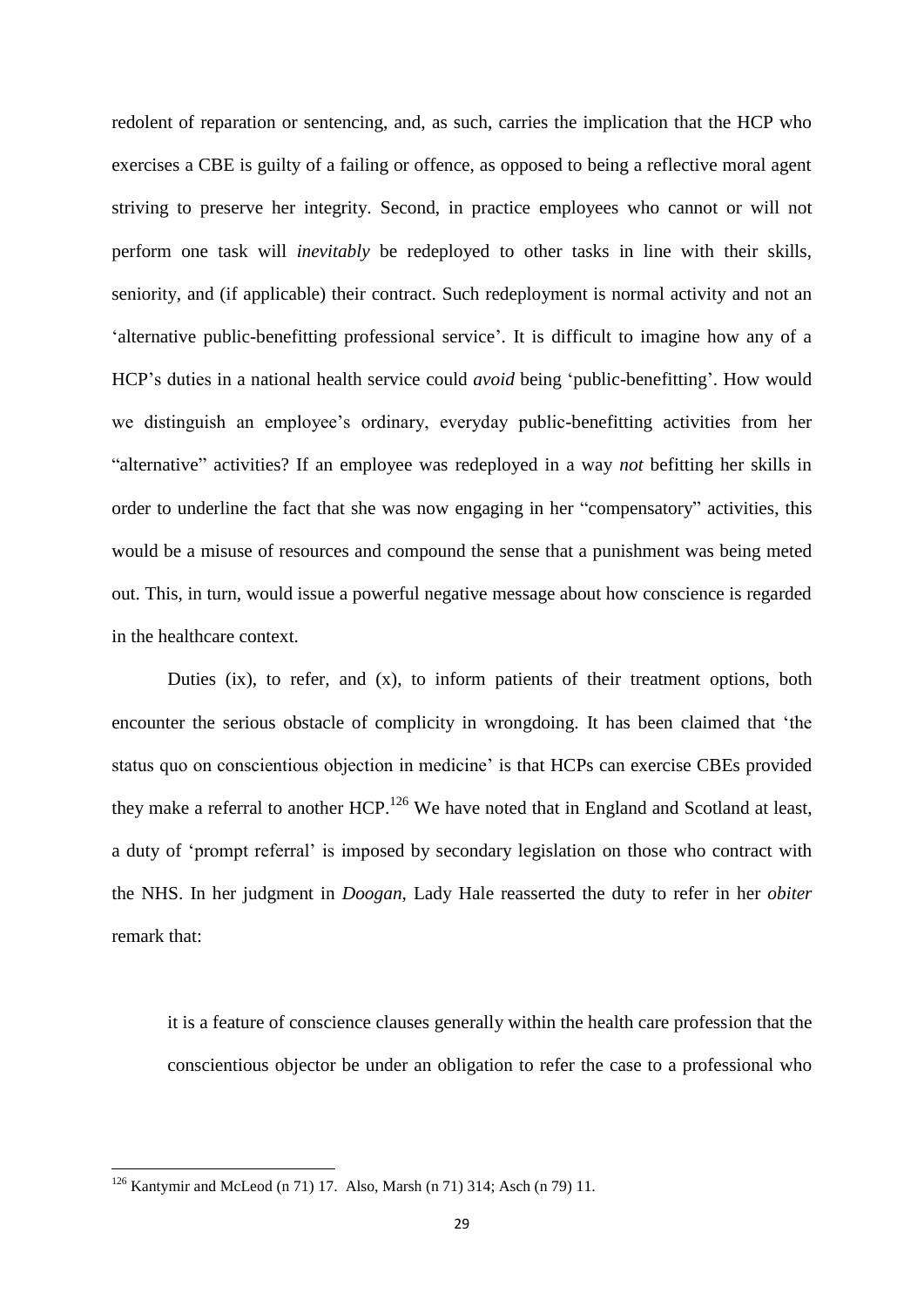does not share that objection. This is a necessary corollary of the professional"s duty of care towards the patient. $127$ 

While it seems clear that a duty to refer does attach to the CBE in section 4, the suggestion that such a duty "is a feature of conscience clauses generally" or, indeed, "is a necessary corollary of the professional's duty of care' is questionable. As Davis notes, a duty to refer 'appears to be inconsistent with the [perceived] duty not to perform the procedure<sup> $128$ </sup> because 'by referring one endorses the relevant act'.<sup>129</sup> This problem is widely acknowledged,<sup>130</sup> and is summed up by Del Bò"s observation that "[t]here is something morally unsound about stating "I do not kill people myself, but let me tell you about a guy who does"<sup>", 131</sup> Cavanaugh argues that a HCP exercising a CBE has a duty to inform her patients that they may seek the contested treatment elsewhere, and so:

[o]ne must bring to the patient"s attention that not all medical professionals agree with one"s own view … The patient ought to emerge having a sense both of one's grounds for objecting and of the pluralism found in medicine regarding the controverted matter.<sup>132</sup>

Two kinds of reassurance have been offered regarding complicity in this context. Antommaria claims that informing a patient about options cannot amount to "illicit cooperation" because co-operation requires something with which to co-operate, and "the

<sup>127</sup> *Doogan* [2014] (n 122) [40].

<sup>&</sup>lt;sup>128</sup> JK Davis, 'Conscientious refusal and a doctor's right to quit' (2004) 29 *Journal of Medicine and Philosophy* 75, 82.

 $129$  Cavanaugh (n 71) 199.

<sup>130</sup> See, e.g., D Hill, "Abortion and conscientious objection" (2010) 16 *Journal of Evaluation in Clinical Practice* 344; KWM Wildes, "Conscience, referral, and physician assisted suicide" (1993) 18 *Journal of Medicine and Philosophy* 323; Kantymir and McLeod (n 71) 17.

<sup>131</sup> C Del Bò, "Conscientious objection and the morning-after pill" (2012) 29 *Journal of Applied Philosophy* 133, 138.

 $132$  Cavanaugh (n 71) 205.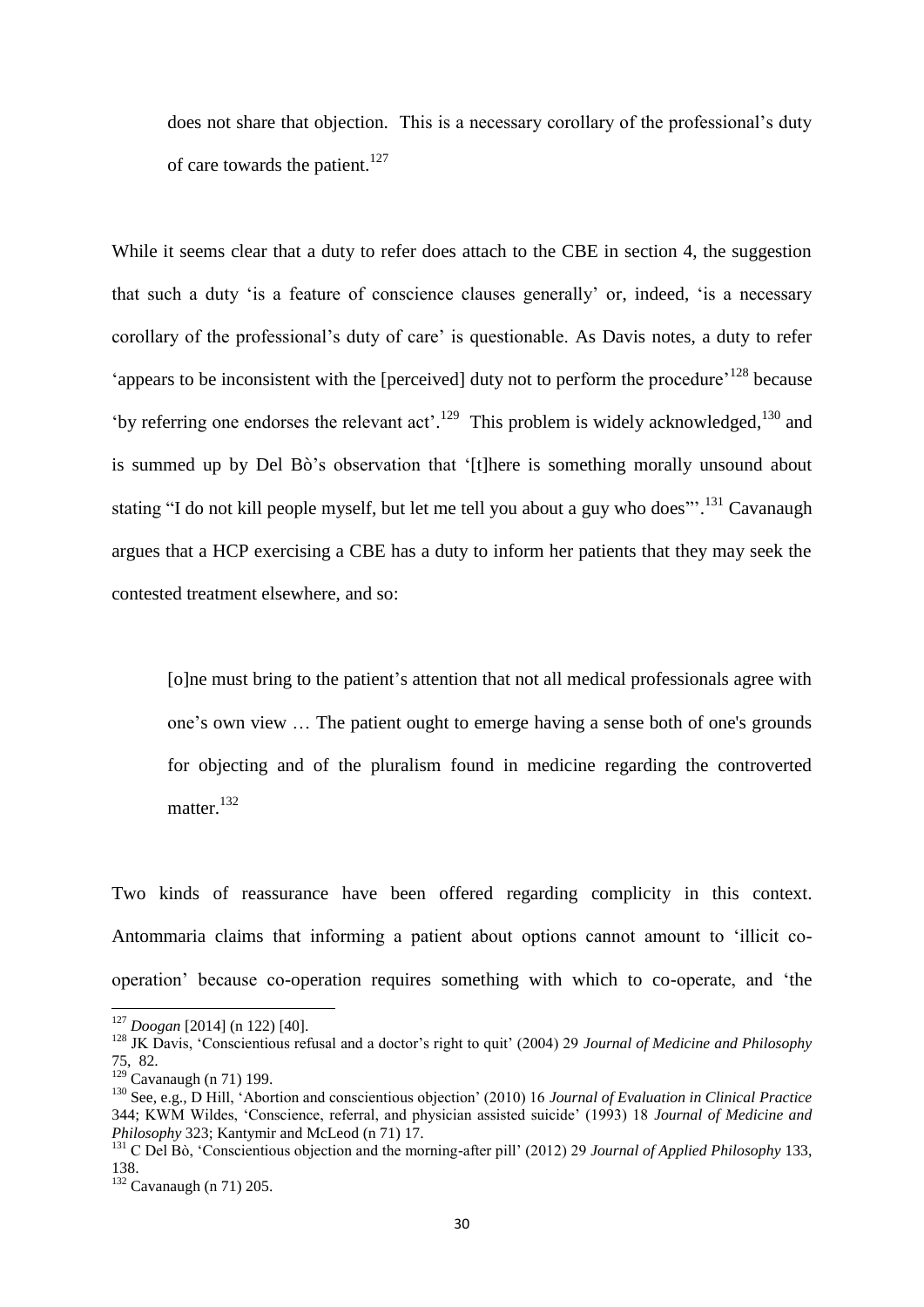patient has not formed an intention until the informed consent process is complete'.<sup>133</sup> But looking backwards from the outcome of a process, would we not wish to say that the person who had put the eventual outcome on the table as an option in the first place had "facilitated" the process, and so been complicit in it? Alternatively, Brock reasons that "if the physician who does the informing also recommends against it, makes clear why she believes it to be immoral, and doesn"t help the patient to obtain it, then her complicity seems relatively minimal'.<sup>134</sup> This attempt to minimise the role of the informer is problematic. We could deny that the physician"s role is minimal as it is a *sine qua non* in the chain of events which culminates in the immoral action, regardless of whether she counsels against the immoral choice. Or we could accept that the degree of complicity is minimal but argue that a small degree of complicity in a seriously immoral enterprise is in itself serious. Imagine that X had a small but vital role in a campaign of genocide; a role without which the genocide would likely not have occurred at all. Does the fact that X's role was small mean her culpability is also small, notwithstanding that the wrong was serious and her role vital? Or imagine that infanticide is decriminalised and Y, who objects to it on moral grounds, informs a patient of its availability. Does Y have any moral culpability in the subsequent death of the infant? If she does, so must a HCP who informs a patient about abortion. In the context of abortion, the view that "merely informing" does not amount to serious complicity is predicated on an underlying assumption that abortion itself is not seriously wrong, which is precisely what the exempting HCP disputes.

Recall that according to the integrity criterion, (criterion (4)), a CBE arises only where performance would risk damage to the personal integrity of a HCP; only, in other words, where a HCP deems a practice to be 'intrinsically and seriously wrong'.<sup>135</sup> To force a

 $133$  Antommaria (n 77) 94.

<sup>&</sup>lt;sup>134</sup> DW Brock, 'Conscientious refusal by physicians and pharmacists: Who is obligated to do what, and why?' (2008) 29 *Theoretical Medicine and Bioethics* 187, 197.

 $^{135}$  Pellegrino (n 85) 79.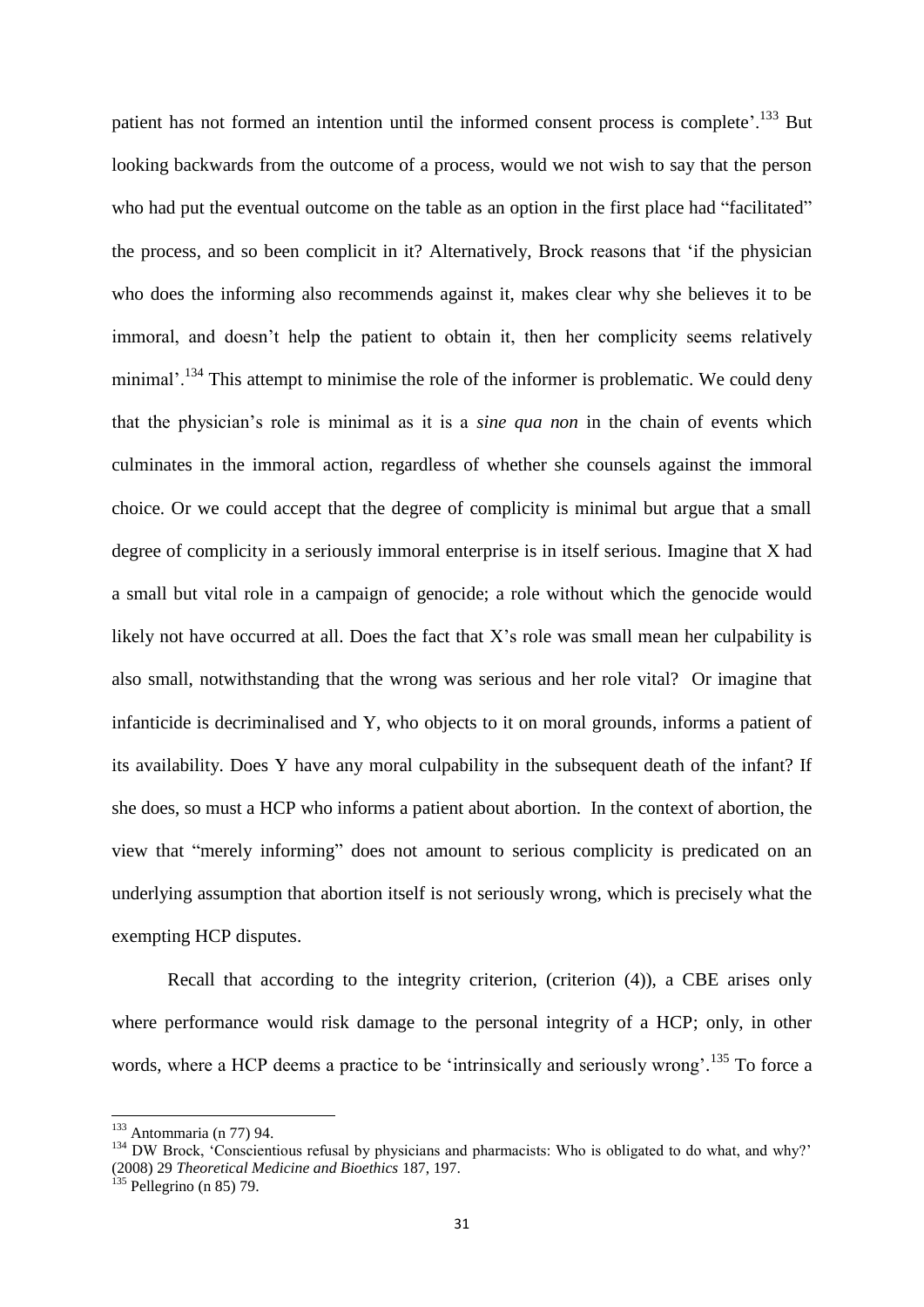HCP into complicity with such a practice to a degree which is "at least significant, if not substantial',<sup>136</sup> must *itself* be a violation of integrity.<sup>137</sup> Accordingly, we reject the notion that any duty to inform or refer ought to attach to the exercise of a CBE, since in our view, it is logically nonsensical to "protect" HCPs integrity in a way that obliges them to *violate* their integrity through complicity.

#### IV. CONCLUSION

In line with the mainstream view, we regard conscience a matter of personal integrity, and we consider legal protection for conscience as essential in order to prevent HCPs suffering serious violations of integrity in the course of their employment. CBEs must operate within certain limits, however, and much academic discussion on conscience to date has centred on what these proper limits are. McHale is correct in observing that the guidance currently offered by professional bodies can be problematic; it is often unclear and/or contradictory, and in some cases, it appears to support CBEs in contexts where the law currently recognises no such right.

Here, we have proposed three factors which ought to be recognised as placing natural limits on the operation of CBEs: (A) they apply *only* where the status of a practice *as* proper medical treatment is liminal; (B) a position is authentically conscientious *only* if it fulfils four criteria (sincerity, articulation, tolerance, and integrity); and (C) wherever a CBE ought to be acknowledged because (A) and (B) are satisfied, it operates with certain duties attached. Duties to behave respectfully, avoid unnecessary burdens on patients and colleagues, and treat in emergencies all attach to the exercise of a CBE because they are entailed by conscientiousness in the same way as the four criteria. Other duties are recognised in

<sup>&</sup>lt;sup>136</sup> Brock (n 133) 198.

 $137$  Pellegrino (n 85) 79.